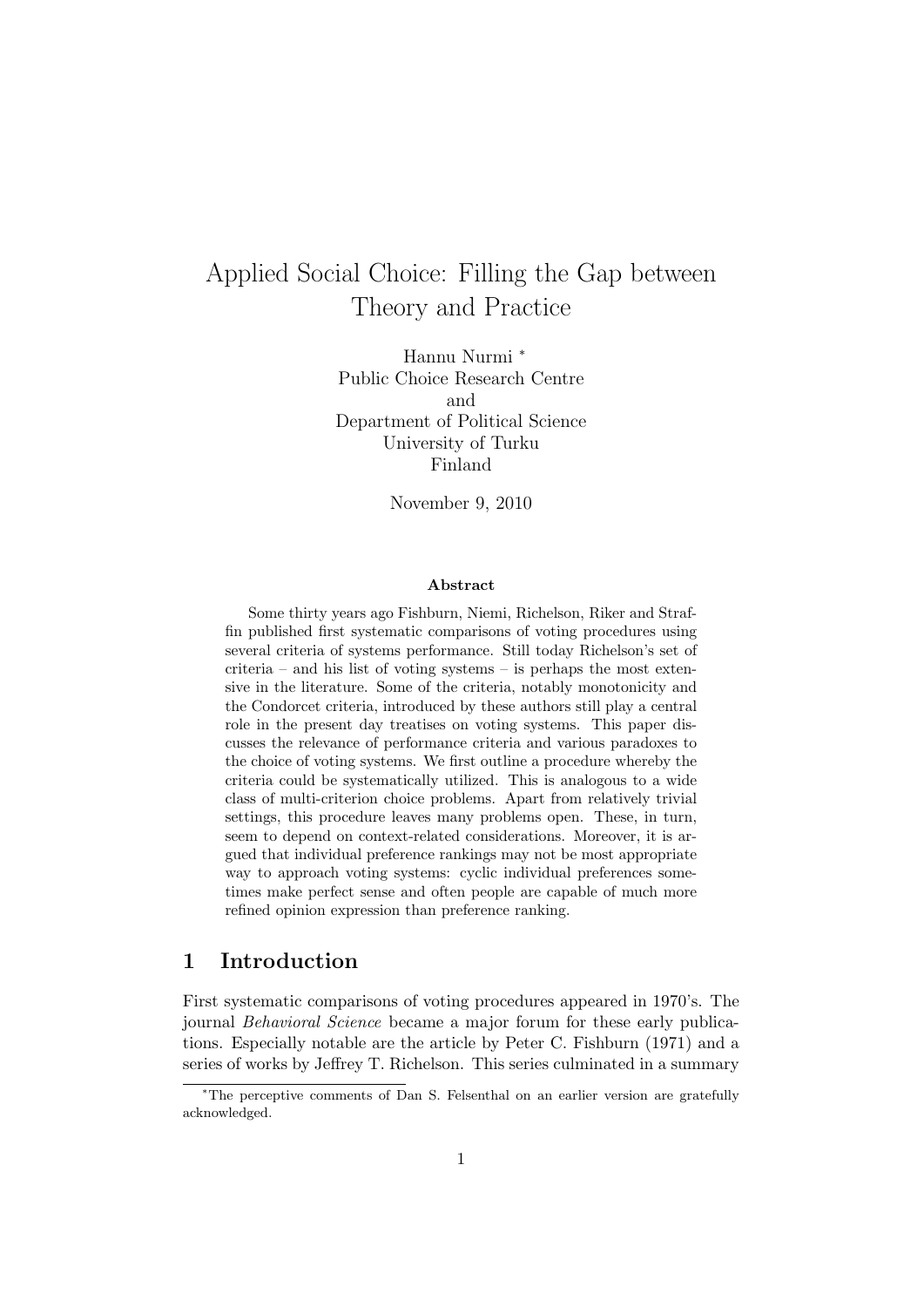(Richelson 1979) that is perhaps the most extensive of its kind in terms of both the number of systems and the number of criteria. These were followed by a book-length treatise by Philip D. Straffin, Jr (1980) and perhaps most notably by William H. Riker's (1982) magnum opus. While these texts explicitly dealt with voting systems, they were preceded and inspired by several path-breaking works in the more general field of social choice functions, e.g. Fishburn (1973), Fishburn (1977) and Young (1975). The history of voting procedures had also been discussed in Black (1958) and Riker (1961). The wider public was first made aware of the theory of comparative voting systems by an article in Scientific American written jointly by Richard G. Niemi andt Riker (1976).

From those early years on there has been a relatively clear distinction between theoretical and applied works. Fishburn, Richelson and Young are obviously theoretical scholars, while Riker and Straffin had a more applied focus. Indeed, Riker (1982) can be seen as an attempt to justify a specific theory of democracy by invoking theoretical results achieved in social choice theory. More specifically, Riker argues that since

- all known voting procedures have at least one serious flaw,
- voting equilibria are extremely rare in multidimensional spatial voting models, and
- strategic manipulation opportunities are ubiquitous,

it is erroneous to equate voting results with the "will of the people" or expressions of collective opinion for the reason that the latter is a meaningless notion. Hence, defining democracy as a system ruled in accordance with the will of the people is indefensible. His favorite – liberal – view of democracy, on the other hand, is immune to the negative results of social choice theory because it does not require more of a voting  $-$  or, more generally, ruling  $$ system than that it enables the voters to get rid of undesired rulers. For this purpose, continues the argument, the plurality rule is a particularly apt instrument.

Riker's view is thought-provoking. Many authors, while accepting its premises based on social choice theory, have questioned the conclusions (Lagerspetz 2004; Mackie 2003; Nurmi 1984; Nurmi 1987). This paper dwells on the premises and their significance for voting system design. We shall first outline the standard view which looks at various voting systems and evaluates them in terms of criteria of performance. This approach in essence deems all systems satisfying a given criterion of performance as equivalent and those which don't also equivalent. Starting from 1960's a rich literature on probability and simulation modelling of voting systems performance has emerged to give a somewhat more nuanced picture (Klahr 1966; Niemi and Weisberg 1972). We shall discuss the nature and relevance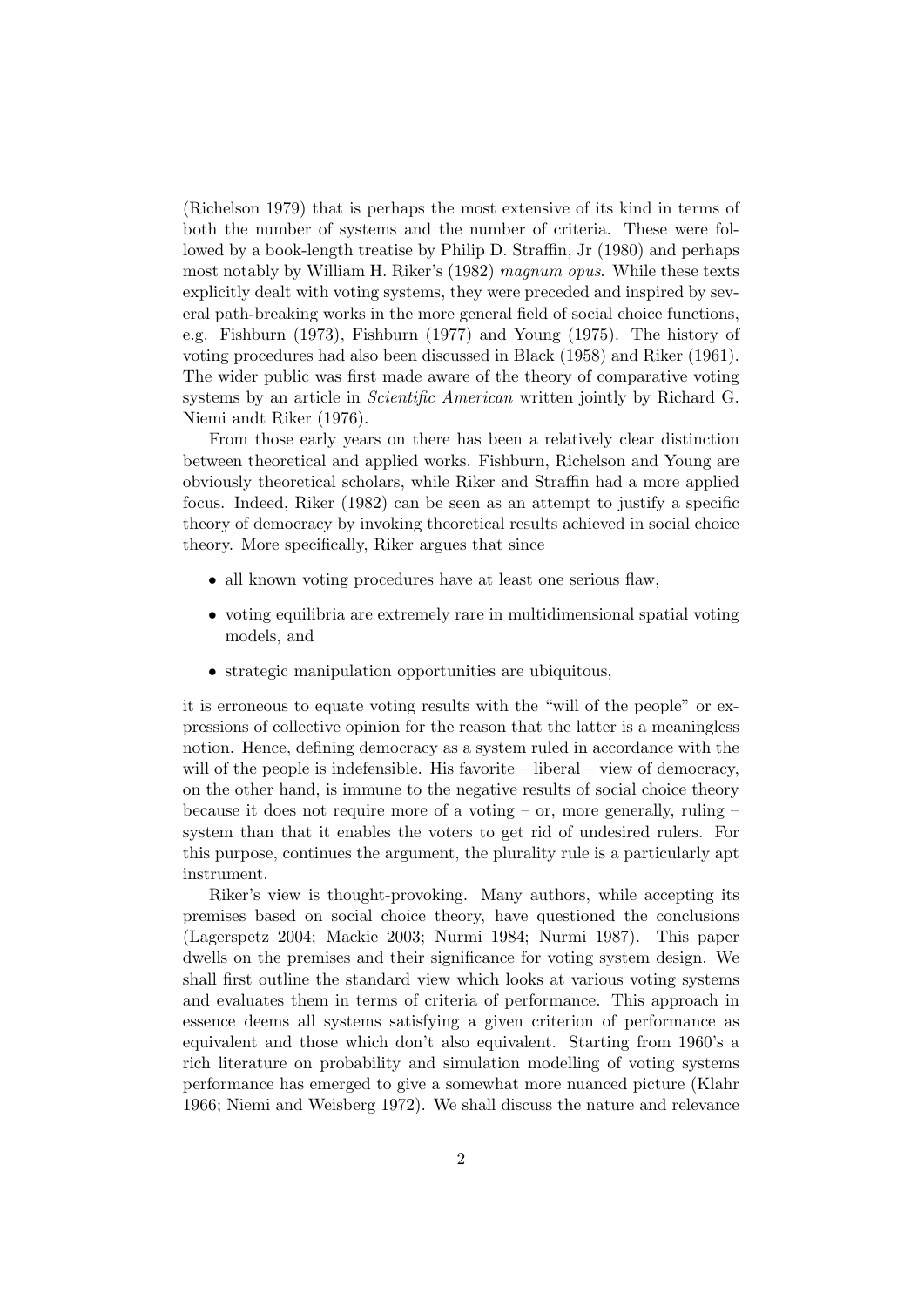| Voting system $a \, b$ |                              | $\mathfrak{c}$ | d        |            | Criterion |   | h | i        |
|------------------------|------------------------------|----------------|----------|------------|-----------|---|---|----------|
|                        |                              |                |          | $\epsilon$ | f         | g |   |          |
| Amendment              | 1<br>1                       | 1              | 1        | 0          | 0         | 0 | 0 | 0        |
| Copeland               | 1                            | 1              | 1        | 1          | 0         | 0 | 0 | $\theta$ |
| Dodgson                | $\theta$<br>1                | 1              | 0        | 1          | 0         | 0 | 0 | 0        |
| Maximin                | $\theta$<br>1                | 1              | 1        | 1          | 0         | 0 | 0 | $\theta$ |
| Kemeny                 | 1                            | 1              | 1        | 1          | 0         | 0 | 0 | 0        |
| Plurality              | 0<br>$\mathbf{\Omega}$       | 1              | 1        | 1          | 1         | 0 | 0 | 1        |
| Borda                  | $\mathbf{1}$<br>$\mathbf{0}$ | 0              | 1        | 1          | 1         | 0 | 0 | 1        |
| Approval               | 0<br>$\mathbf{\Omega}$       | 0              | 1        | 0          | 1         | 1 | 0 | 1        |
| Black                  | 1                            | 1              | 1        | 1          | 0         | 0 | 0 | 1        |
| Pl. runoff             | 1<br>$\mathbf{\Omega}$       | 1              | 0        | 1          | 0         | 0 | 0 | 0        |
| Nanson                 | 1                            | 1              | $\Omega$ | 1          | 0         | 0 | 0 | 0        |
| Hare                   | 1                            | 1              | 0        | 1          | 0         | 0 | 0 |          |

Table 1: A Comparison of voting procedures

of these results. We then deal with the intuitive difficulty of devising examples of various criterion violations and discuss whether this should play a role in voting system evaluations. Finally, we shall scrutinize the "givens" of the theory used in the evaluation.

# 2 The standard approach

The motivation for introducing a new voting system or criticizing an old one is often a counterintuitive or unexpected voting outcome. A case in point is Borda's memoir where he criticized the plurality voting and suggested his own method of marks (McLean and Urken 1995). With time this approach focusing on a specific flaw of a system has given way to studies dealing with a multitude of systems and their properties. An example of such studies (e.g. Nurmi 2002, 36; Nurmi 2006, 136-137) is summarized in Table 1.

Here criterion a denotes the Condorcet winner criterion, b the Condorcet loser one, c strong Condorcet criterion, d monotonicity, e Pareto, f consistency, g Chernoff property, h independence of irrelevant alternatives and i invulnerability to the no-show paradox. A "1" ("0", respectively) in the table means that the system represented by the row satisfies (violates) the criterion represented by the column.

The systems are viewed as choice rather than preference functions. This distinction makes a difference especially in the case of the Kemeny rule. As a preference function it is consistent (Young and Levenglick 1978), but as a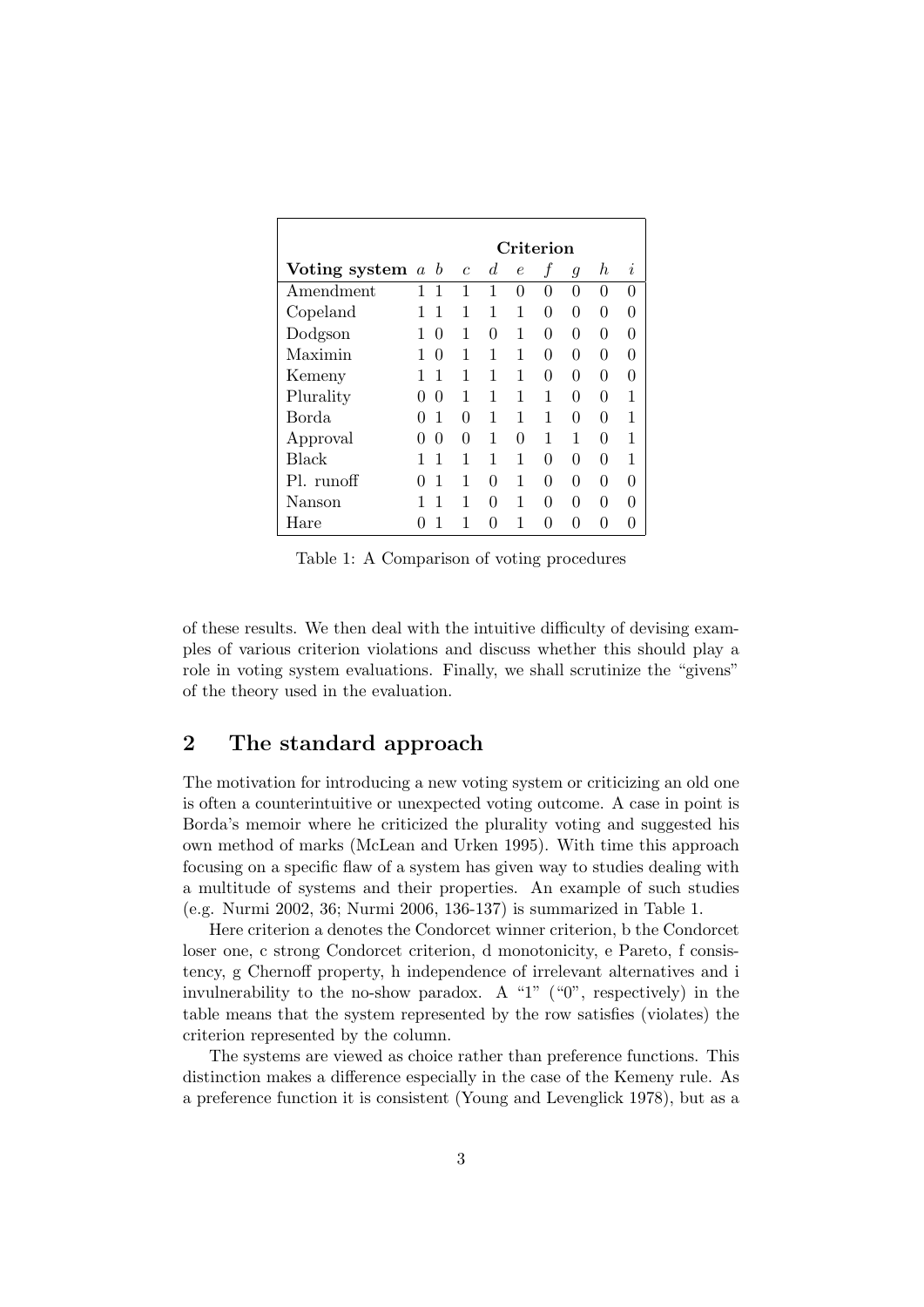choice rule it isn't.<sup>1</sup> It will be recalled that choice functions map preference profiles into subsets of alternatives. Denoting by  $\Phi$  the set of all preference profiles and by A the set of alternatives, we thus have

$$
f: \Phi \to 2^A
$$

for social choice functions.

Preference functions, in contradistinction, map preference profiles into rankings over alternatives (cf. social welfare functions). I.e.

$$
F:\Phi\to\mathcal{R}
$$

where  $R$  denotes the set of all preference rankings over A.

Consider now a partition of a set  $N$  of individuals with preference profile  $\phi$  into two separate sets of individuals  $N_1$  and  $N_2$  with corresponding profiles  $\phi_1$  and  $\phi_2$  over A and assume that  $f(\phi_1 \cap \phi_2) \neq \emptyset$ . The social choice function f is consistent iff  $f(\phi_1 \cap \phi_2) = f(\phi)$ , for all partitionings of the set of individuals.

The same definition can be applied to social preference functions.  $F$  is consistent iff whenever  $F(\phi_1) \cap F(\phi_2) \neq \emptyset$  implies that  $F(\phi_1) \cap F(\phi_2) = F(\phi)$ .

It turns out that, like all Condorcet extensions, Kemeny's rule is an inconsistent social choice function. An example is provided by Fishburn (1977, 484). However, as a preference function it is consistent, i.e. whenever two distinct subsets of individuals come up with some common preference rankings, these common rankings must also be the result when the sub-profiles are put together. Young's result that all Condorcet extensions are inconsistent is visible in Table 1 where all those systems with a 1 in column a have a 0 in column f. The satisfaction of the Condorcet winner criterion is, however, just a sufficient, not necessary, condition for inconsistency: plurality runoff and Hare's system fail on both the Condorcet winner criterion and on consistency.

Of particular interest in Table 1 is column  $i$ , the invulnerability to the no-show paradox. One of the main motivations for elections is to get an idea of voter preferences. Systems that are vulnerable to the no-show paradox are at least prima facie incompatible with this motivation. It has been shown by Moulin  $(1988)$  and Pérez  $(1995)$  that all Condorcet extensions are vulnerable to the no-show paradox and, indeed, as shown by  $P$  $érez$   $(2001)$ , most of them to the strong version thereof whereby by abstaining a group of voters may get their first-ranked alternative elected, while some other alternatives would be elected if they would vote according to their preferences.

<sup>&</sup>lt;sup>1</sup>I am grateful to Dan Felsenthal for calling my attention to the apparent discrepancy between Young and Levenglick's claim that the Kemeny rule satisfies both the Condorcet winner criterion and consistency, and Fishburn's demonstration that the rule is not consistent.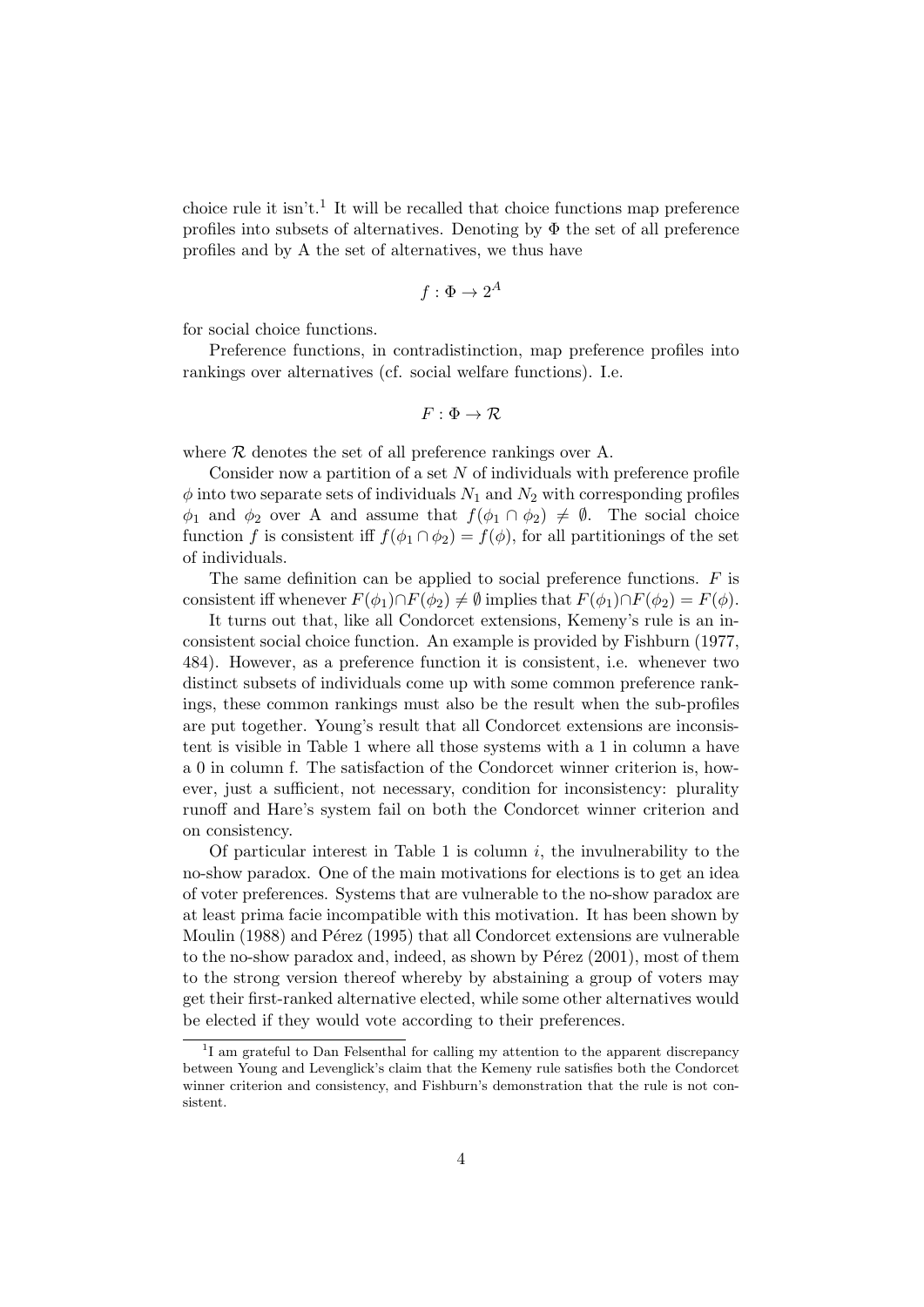|              |          | monotonic non-monotonic |
|--------------|----------|-------------------------|
| vulnerable   | Copeland | plurality runoff        |
| invulnerable | Borda    | empty                   |

Table 2: Monotonicity and vulnerability to no-show paradox among anonymous and neutral systems: examples

At first sight, monotonicity is closely related to invulnerability to the noshow paradox. On closer scrutiny the situation gets more nuanced. Firstly, among monotonic systems there are both systems that are vulnerable to the no-show paradox and those that are not (see e.g. Nurmi 2002, 103). In other words, monotonicity does not imply invulnerability to the no-show paradox. By Moulin's result all monotonic Condorcet extensions – e.g. Copeland's and Kemeny's methods – are vulnerable to the no-show paradox. More obviously, monotonicity does not imply vulnerability either since e.g. the plurality rule is both monotonic and invulnerable to the paradox. The same is true of the Borda count. But what about non-monotonicity? Does it imply vulnerability? Again Moulin's result instructs us that non-monotonic Condorcet extensions – e.g. Dodgson's and Nanson's methods – are vulnerable. So are plurality runoff and Hare's system (or, more generally, the single transferable vote). Indeed, in Table 1 all non-monotonic systems are vulnerable to the no-show paradox. Campbell and Kelly (2002) have shown, however, that this is not the case in general, i.e. there are non-monotonic systems that are invulnerable to the no-show paradox. These are, however, either non-anonymous or non-neutral (or both). Hence, within the class of anonymous and neutral procedures we get the following table (Table 2).

### 3 Standard approach and system choice

Table 1 gives a summary information of some criteria and systems. To justify a "1" in the table one has to show that the criterion represented by the column is under no profile violated by the system represented by the row. To justify a "0" requires no more than an example where the system violates the criterion. This information can obviously be useful in choosing a voting system. Suppose that one is primarily interested in only one criterion, say Condorcet winning. Then one's favorite systems are those with a "1" in column a. This in itself sensible way of proceeding leaves, however, one with many systems. So, we need additional considerations to narrow the choice down.

A more "graded" approach to comparing two systems with respect to one criterion has also been suggested (Nurmi 1991; see also Lagerspetz 2004). The superiority of system A with respect to system B takes on degrees from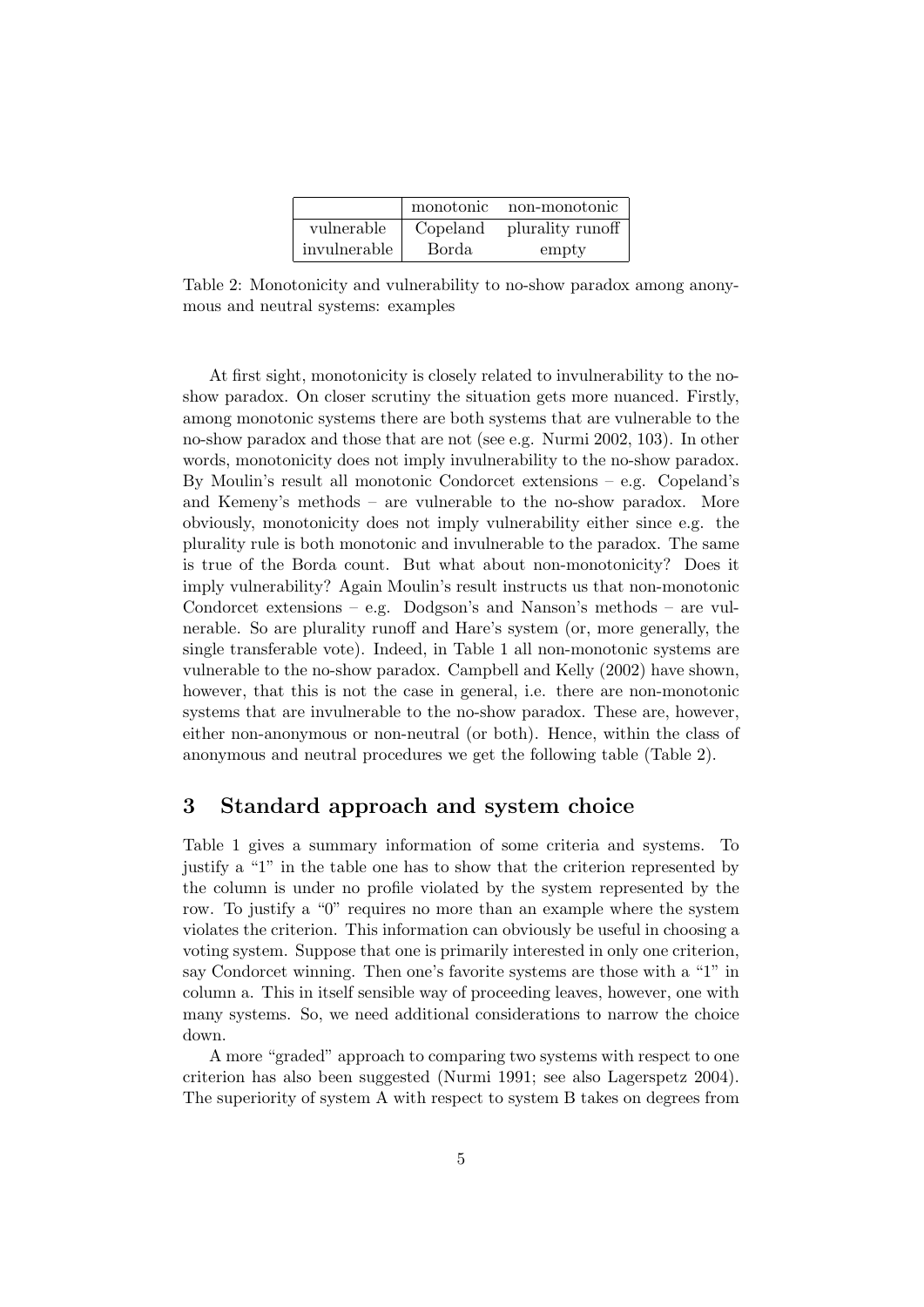strongest to weakest as follows:

- 1. A satisfies the criterion, while B doesn't, i.e. there are profiles where B violates the criterion, but such profiles do not exist for B.
- 2. in every profile where A violates the criterion, also B does, but not vice versa.
- 3. in practically all profiles where A violates the criterion, also B does, but not vice versa ("A dominates B almost everywhere").
- 4. in a plausible probability model B violates the criterion with higher probability than A.
- 5. in those political cultures that we are interested in, B violates the criterion with higher frequency than A.

We shall return to items 4 and 5 in the next section. Comparing systems with respect to just one criterion is, however, not plausible since criteria tend to be contested not only among the practitioners devising voting systems, but also within the scholarly community. Suppose instead that one takes a more holistic view of Table 1 and gives some consideration to all criteria. A binary relation of dominance could then be defined as follows:

**Definition 1** A system A (strictly) dominates system B in terms of a set of criteria, if and only if whenever B satisfies a criterion, so does A, but not the other way around.

In Table 1 e.g. Kemeny's rule dominates all other systems except the positional ones: plurality, Borda and approval voting. Regardless of what relative weights one assigns to various criteria, it seems natural to focus on the undominated systems. Thus in Table 1 one is left with Kemeny, Borda and plurality. Provided that the criterion set is considered adequate, this procedure considerably narrows down the original set of systems. If all criteria are regarded as equally important, we are left with just one: Kemeny.

But all criteria are not of equal importance. Nor are they unrelated. To wit, if a system always ends up with the Condorcet winner, i.e. satisfies criterion a, it also elects the strong Condorcet winner, that is, satisfies criterion c. It is also known that the Condorcet winner criterion is incompatible with consistency (Young 1974a, Young 1974b). Some criteria seem to be context-related in the sense that they lose their practical relevance in some specific contexts. E.g. one could argue that consistency has no practical bearing on committee decisions since the results are always determined by counting the entire set of ballots. Similarly, the Chernoff property may seem irrelevant in committee settings. These observations notwithstanding, there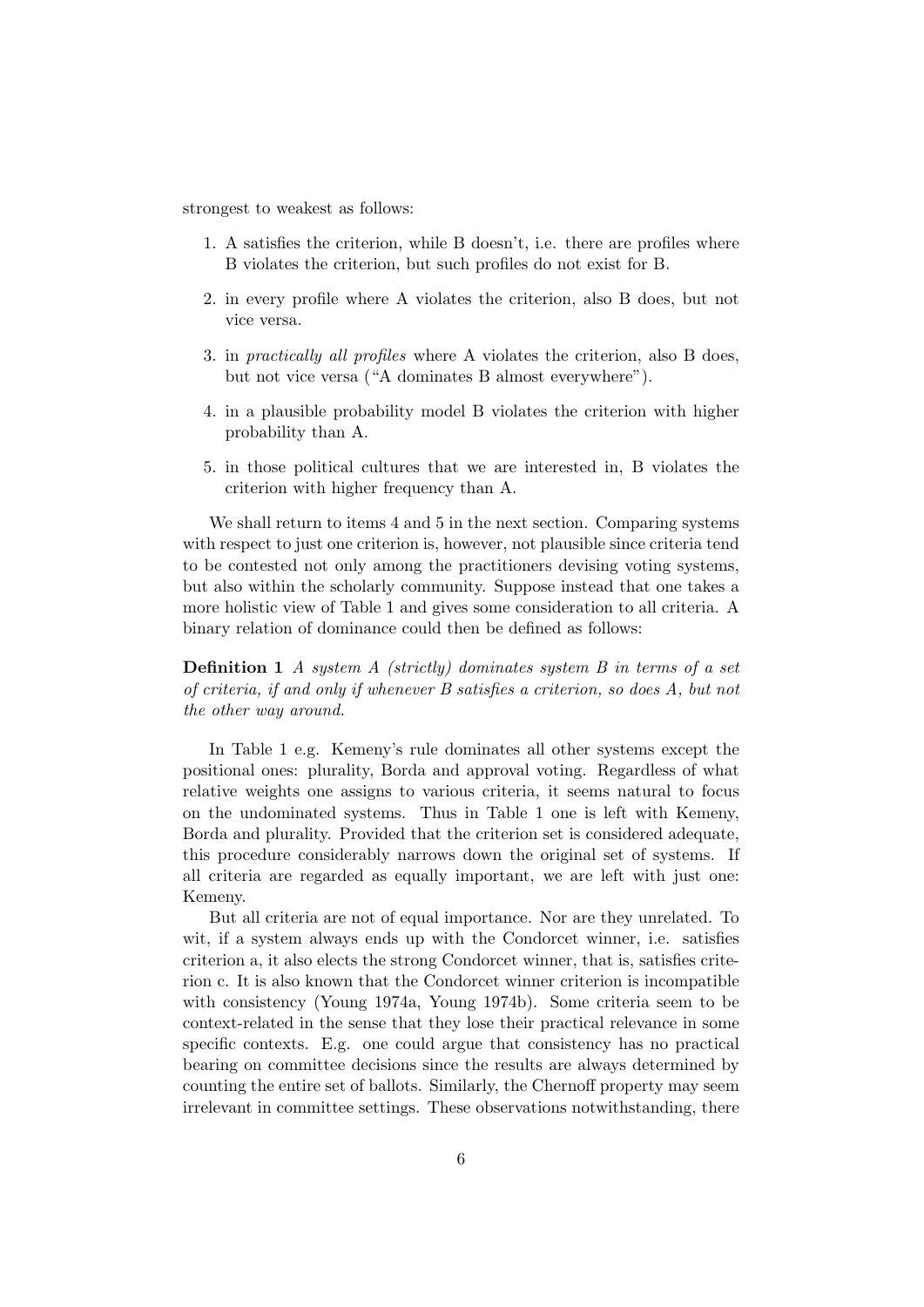is a more subtle argument one can build against the standard approach: the finding that a criterion is not satisfied by a system tells very little  $-$  in fact nothing – about the likelihood of violation.

## 4 How often are criteria violated?

To find out how often a given system violates a criterion – say, elects a Condorcet loser – one has to know how often various preference profiles occur and how these are mapped into voting strategies by voters. Once we know these two things we can apply the system to the voting strategy  $n$ -tuples (if the number of voters is  $n$ , determine the outcomes, and, finally, compare these with preference profile to find out whether the choices dictated by the criterion contradict those resulting from the profile, e.g. if an eventual Condorcet loser was chosen. Traditionally, two methods have been resorted in estimating the frequency of criterion violations: (i) probability modelling, and (ii) computer simulations. Both are based on generating artificial electorates and calculating how frequently the criterion is violated or some other incompatibility is encountered in these electorates.

The literature on probability and computer simulations is vast (see e.g. Gehrlein 1997; Gehrlein 2002; Gehrlein 2006; Gehrlein and Lepelley 2004; Lepelley 1993; Merlin et al. 2000; Saari and Tataru 1999). Of particular interest has been the occurrence of cyclic majorities. The early models were based in impartial culture (IC) assumption. Under it each voter is randomly and independently assigned to a preference ranking over alternatives. So, the voters are treated as random samples – with replacement – from uniform distribution over all preference rankings. The method devised by Gehrlein and Fishburn (1978) is useful in deriving limit probabilities when the number of voters increases. IC is a variation of the principle of insufficient reason: since we cannot know which preference profiles will emerge in the future, we assume that all individual preference relations are purely random in the sense that each individual's preference relation is independently drawn from a uniform distribution of preferences over all possible preference rankings. As all versions of the principle of insufficient reason, also IC is based on untenable epistemology: it is not possible to derive knowledge about probabilities of rankings from complete ignorance regarding those probabilities. Despite its implausibility, this assumption could still be made because of its technical expediency if one could point out that the result based on IC do not deviate very much from those obtained under other more plausible assumptions. But, alas, this is not the case: the IC simulation results often differ dramatically from other simulation results (see e.g. Nurmi 1999).

Regenwetter et al. (2006) strongly criticize the IC assumption by arguing that it in fact maximizes the probability of majority cycles. Their criticism aims at playing down the empirical significance of the results that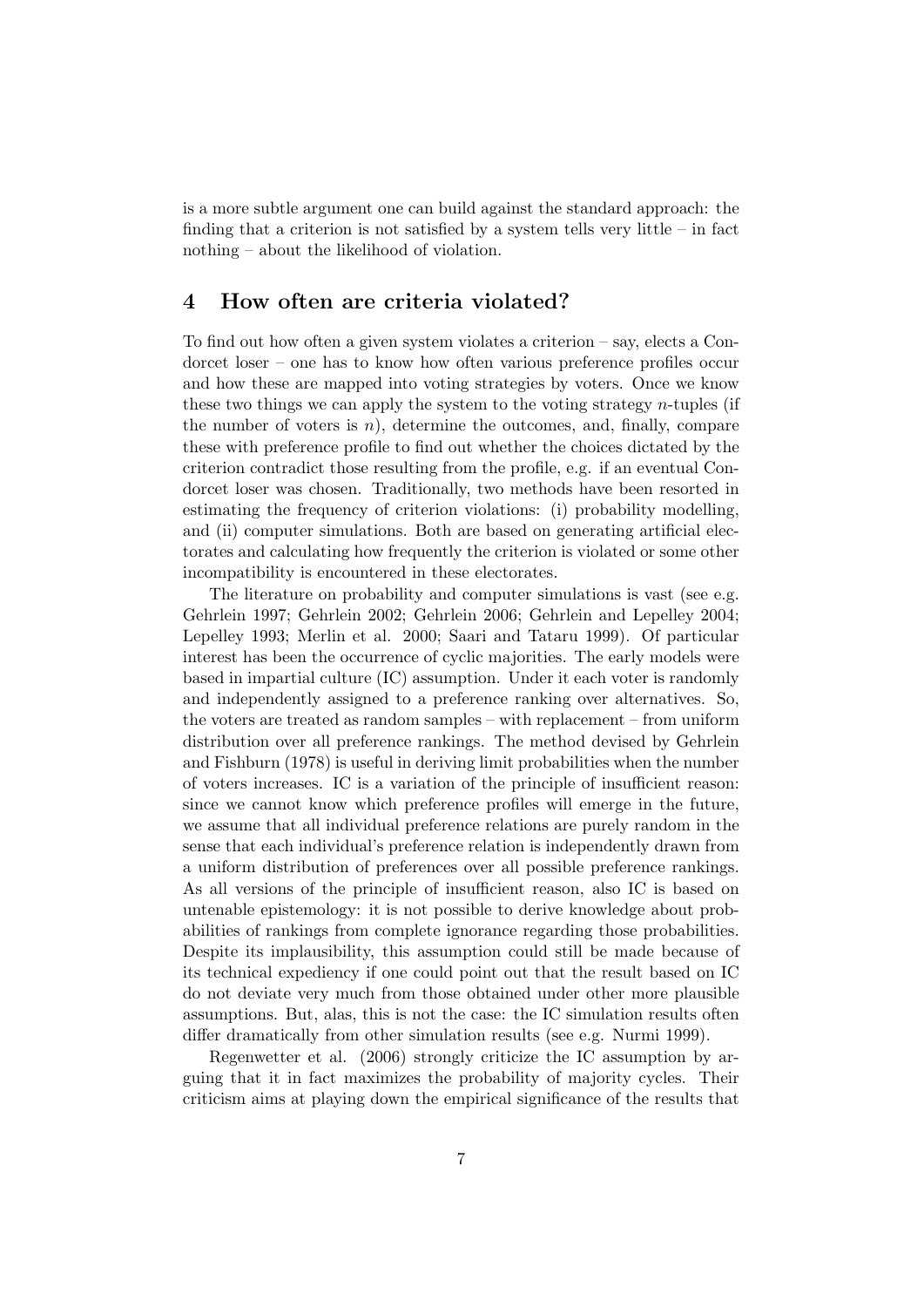– under the IC assumption – suggest that the probability of majority cycles is reasonably high even in the case of just three alternatives. Surely, the fact that the probability of cycles is estimated at 0.09 in IC's when the number of voters approaches infinity and the number of alternatives is 3, does not imply that the probability of cycles would be of the same order in current, past or future electorates. What those results literally state is that provided that the opinions of the voters resemble an IC, then the probability of encountering majority cycles is as specified. The interest of these estimates is not in their predictive success in real world, but in their ability to provide information about variables and parameters that increase or decrease the likelihood of cycles. Probability models are in general more useful in providing this kind of information. Often the interest is not so much in the probability estimates themselves but in their variability under various transformations in the models.

Consider the studies on Condorcet efficiency of various voting procedures, i.e. on the probability that the Condorcet winner is chosen by a procedure under various cultures. Those studies that focus on Condorcet efficiency are typically reporting the probability of the Condorcet winner being chosen, provided that such a winner exists in the profile. In other words, these studies (e.g. Merrill 1984) do not aim at predicting how often Condorcet winners are elected, but, by focusing instead on just those profiles where a Condorcet winner exists, help to identify the propensity of various procedures to elect the Condorcet winner (see also Merrill 1988). Similarly studies reporting the probability of various systems to come up Condorcet losers are not predicting the relative frequency of Condorcet losers being elected in current elections, but are aiming at disclosing factors, variables or parameters that increase or decrease such choices under profiles where a Condorcet loser exists. Yet, the argument of Regenwetter et al. is supported by simulations where IC assumption is slightly perturbed by assuming that a small minority of the electorate – say, 5 or 10 per cent of the total – forms a homogeneous sub-culture of voters with identical preferences while the rest of the electorate remains an IC. It then turns out that the Condorcet efficiencies of various systems change quite significantly. More importantly, even the ranking of systems in terms of Condorcet efficiency can change for some combinations of alternatives and voters (Nurmi 1992). Similar observation can be made about differences in choice set of various systems under IC and small perturbations thereof. IC seems to be associated with larger discrepancies of systems than systems with a minuscule group representing identical preferences immersed in IC (Nurmi 1988; Nurmi 1992).

Despite its tendency to exaggerate Condorcet cycles and dampen Condorcet efficiencies of systems that are not Condorcet extensions, IC is a useful construct in illuminating the differences of voting rules. By estimating the likelihood that two rules make overlapping choices in IC's we get a profile-neutral view of how far apart they are as choice intuitions. For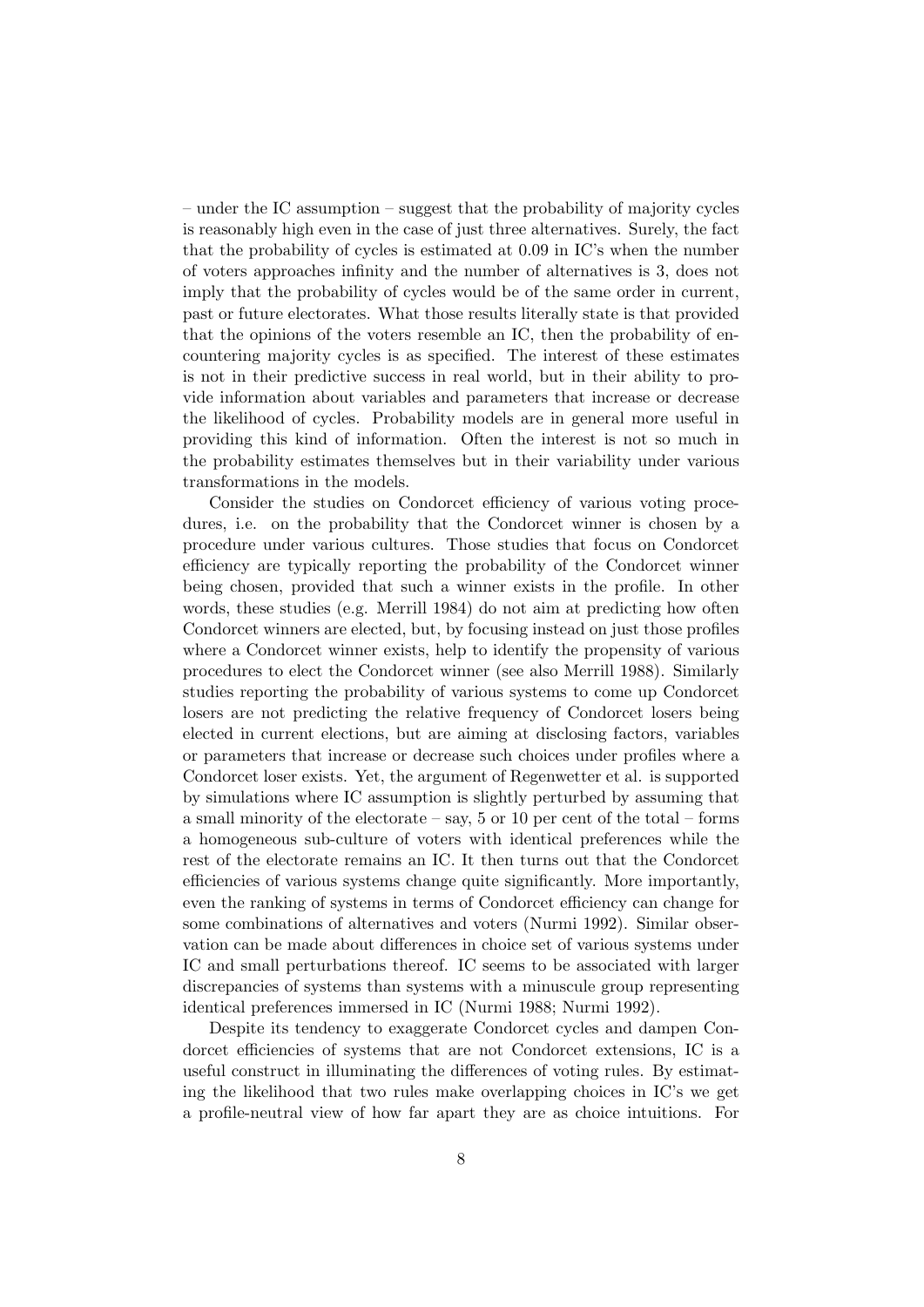example, IC simulations suggest – unsurprisingly – that two Condorcet extensions, Copeland's rule and max-min method, are relatively close to each other in the sense of resulting rarely in distinct choice sets. More interesting is the finding that the Borda count is nearly as close to Copeland's rule as the max-min method is (Nurmi 1988). This is consistent with the relatively high Condorcet efficiency of the Borda count reported in several studies (e.g. Merrill 1984; Nurmi 1988). As is well-known, the Borda scores of alternatives can be computed from the outranking matrix by taking row sums. This binary implementation of the Borda count already hints that, despite its positional nature, the method is reasonably close to the idea that the winners be detected through binary comparisons.

The criticism of IC has so far not produced many alternative culture assumptions. Perhaps the most widespread among the alternative assumptions is that of impartial anonymous culture (IAC). Consider an electorate of  $n$  voters considering the set of  $k$  alternatives. The number of rankings of alternatives is then k!. Let  $n_i$  denote the number of voters with i'th preference ranking  $(i = 1, \ldots, k!)$ . Each anonymous profile can be represented by listing the  $n_i$ 's. The profile satisfies anonymity since transferring  $j$  voters from  $n_s$  to  $n_t$  when accompanied with transferring voter j voters from  $n_t$ to  $n_s$  leaves the distribution of voters over preference ranking unchanged. In IAC's every distribution of voters over preference rankings is assumed to be equally probable. This changes the Condorcet efficiency as well as Borda paradox estimates by increasing the former and decreasing the latter (Gehrlein 1997; Gehrlein 2002).

Is IAC then more realistic than IC? Apparently it is since all voting rules discussed above are anonymous. Hence, they do not distinguish between a 3 voter profile where voters 1 and 2 have identical preferences and voter 3's ranking is the inversion of that of voters 1 and 2, on the one hand, and a profile where voter 2 is re-named voter 3 and voter 3 is re-named voter 2 with no other changes in the profile. In IAC's all that matters is how many voters are assigned to each ranking. Since most voting rules are anonymous, IAC would seem more pertinent to voting rule assessment than IC. On closer inspection, the difference is, however, a matter of degree. Both IC and IAC are poor proxies of political electorates. Given any election result it is inconceivable that the profile emerging in the next election would, with equal probability, be any distribution of voters over preference rankings. The same is true of committees and other bodies making several consecutive collective choices. There is in general far more interdependence between voters than suggested by IAC. Indeed, it can be argued (Nurmi 1988a) that in reconstructing the profile transformation over time, one should distinguish two mechanisms: (i) one that determines the initial profile, and (ii) one which determines the changes from one time instant (ballot) to the next. Both IC and IAC collapse these two into one mechanism that generates each voting situation de novo. This is certainly not the way in which everyday experi-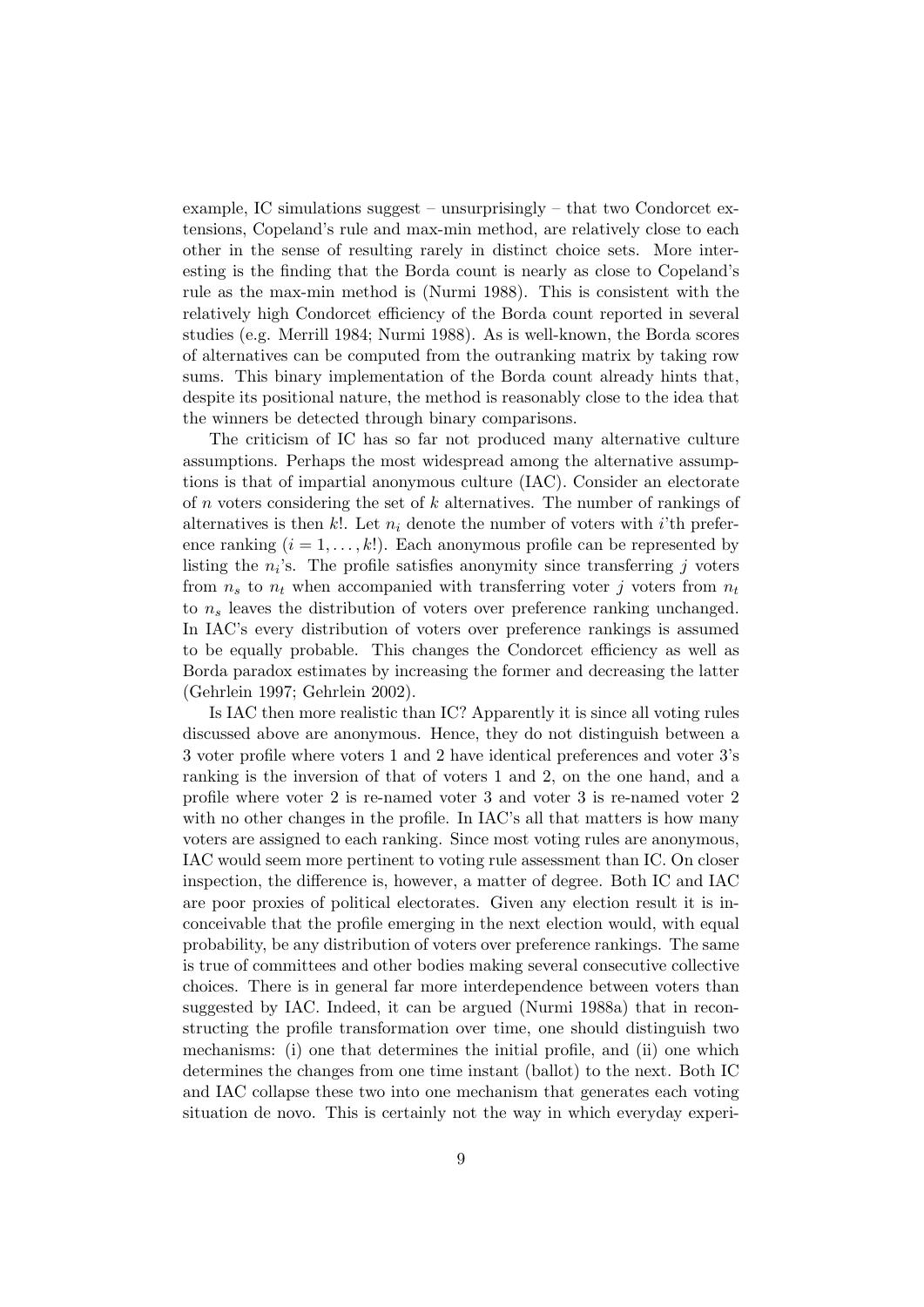|    | 1 voter 1 voter 1 voter 1 voter 1 voter |                  |                  |  |
|----|-----------------------------------------|------------------|------------------|--|
|    | Н,                                      | $\mathfrak{c}$ : |                  |  |
| Н) |                                         |                  | Н,               |  |
|    |                                         | н.               | R                |  |
| R  | R                                       |                  | $\mathfrak{c}$ : |  |
|    |                                         |                  |                  |  |

Table 3: Black's system is vulnerable to strong no-show paradox

ence suggests that opinion distributions are formed. If it were, the electoral campaigns would take on heretofore unknown forms: the distinctions between core constituencies and moving voters would vanish as would that between government and opposition etc. So, it seems that everyday observations fly in the face of IC, IAC and many other models used in generating voter profiles. This does not play down the importance of those models as theoretical tools, i.e. in enhancing our understanding of the mechanisms increasing or decreasing the occurrence of various paradoxes, incompatibilities or discrepancies related to voting systems.

# 5 Counterexamples are sometimes difficult to come by

Summaries like Table 1 provide information that has somewhat asymmetric nature. To prove that a system is incompatible with a criterion one needs to find a profile where – under the assumed mechanism concerning voting behavior – the system leads to a choice that is not consistent with the range of choices allowed for by the criterion. To find such a profile when, theoretically, one should exist, is, however, not always easy. At the behest of and in cooperation with Dan S. Felsenthal the present author embarked upon looking for examples illustrating the incompatibility of the Condorcet winning criterion and invulnerability to the no-show, truncation and twin paradoxes. The background of this search is the result proven by Moulin (1988) and subsequently strengthened by  $P$ *e*rez  $(2001)$  saying that all Condorcet extensions are vulnerable to the no-show paradox. In the subsections that follow these incompatibilities are illustrated for some well-known Condorcet extensions (for fuller discussion, see Felsenthal 2010).

#### 5.1 Black's procedure

Black' procedure is vulnerable to the no-show paradox, indeed, to the strong version thereof. This is illustrated in Table 3.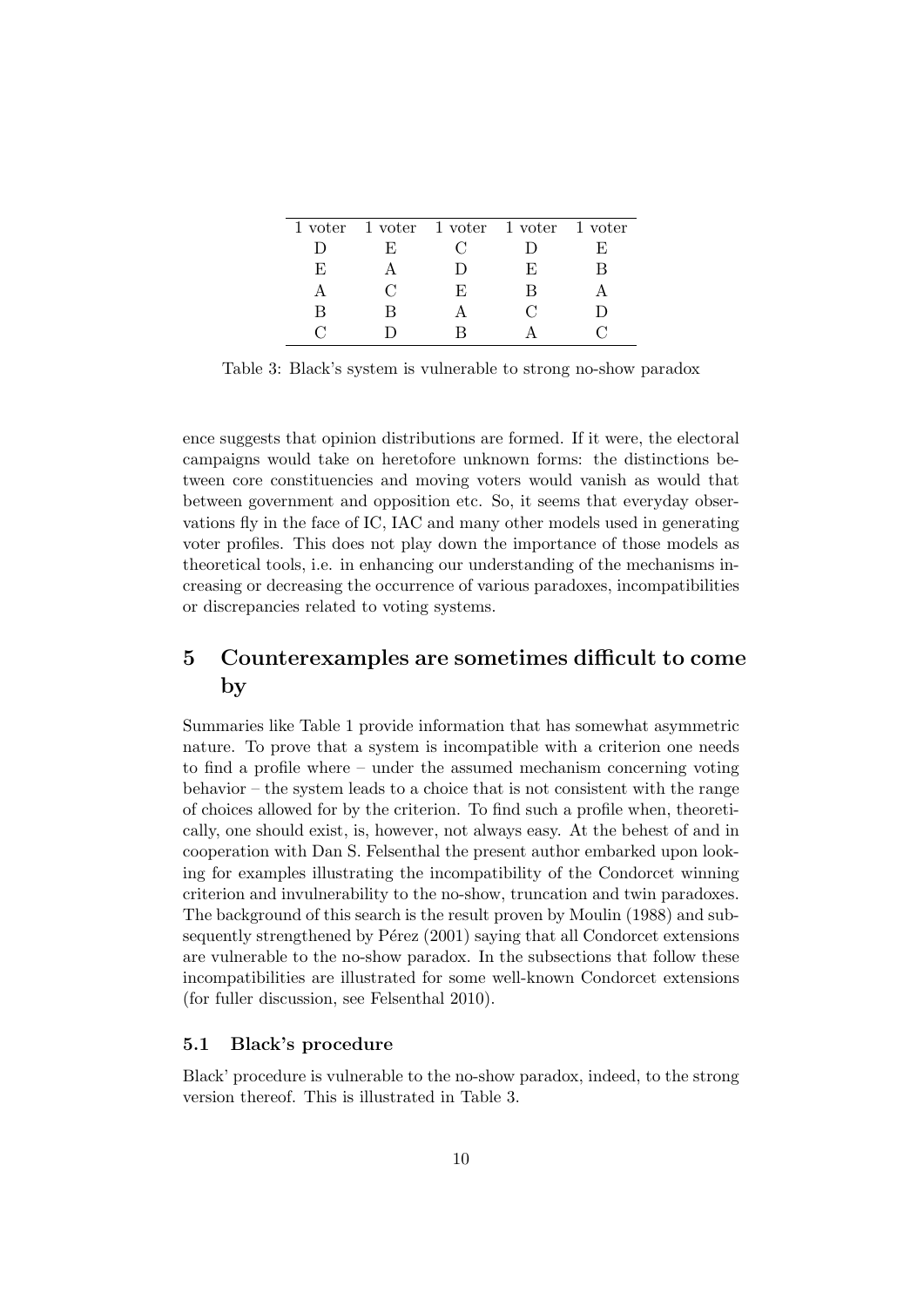| 5 voters 5 voters 6 voters 1 voter 2 voters |  |  |
|---------------------------------------------|--|--|
|                                             |  |  |
|                                             |  |  |
|                                             |  |  |
|                                             |  |  |

Table 4: Nanson's method is vulnerable to strong no-show paradox

Here D is the Condorcet winner and, hence, is elected by Black.

Suppose now that the right-most voter abstains. Then the Condorcet winner disappears and E emerges as the Borda winner. It is thus elected by Black. E is the first-ranked alternative of the abstainer. Hence we have a strong version of the paradox.

Truncation paradox is closely related to the no-show one. It occurs whenever a group of individuals gets a better outcome by revealing only part of their preference ranking rather than their full ranking. Obviously, not voting at all is an extreme version of truncation and thus the above can be used to show that Black is also vulnerable to truncation. If more specific demonstration is needed, then one might consider the modification of the above example whereby the right-most voter truncates his preference after A, i.e. not express any view regarding C and D. Then, the Condorcet winner again disappears and the Borda winner E emerges as the Black winner. Again the strong version of the truncation paradox.

#### 5.2 Nanson' method

Nanson's Borda-elimination procedure is vulnerable to the strong version of no-show paradox as well. <sup>2</sup> Table 4 illustrates. Here Nanson's method results in B.

If one of the right-most two voters abstain,  $C$  – their favorite – wins. Again the strong version of no-show paradox appears.

The twin paradox occurs whenever a voter is better off if one or several individuals, with identical preferences to those of the voter, abstain. In Table 4 we have an instance of the twin paradox as well: if there is only one CBDA voter, C wins. If he is joined by another, B wins.

Nanson is also vulnerable to truncation: if the 2 right-most voters indicated only their first rank, C would win (not B).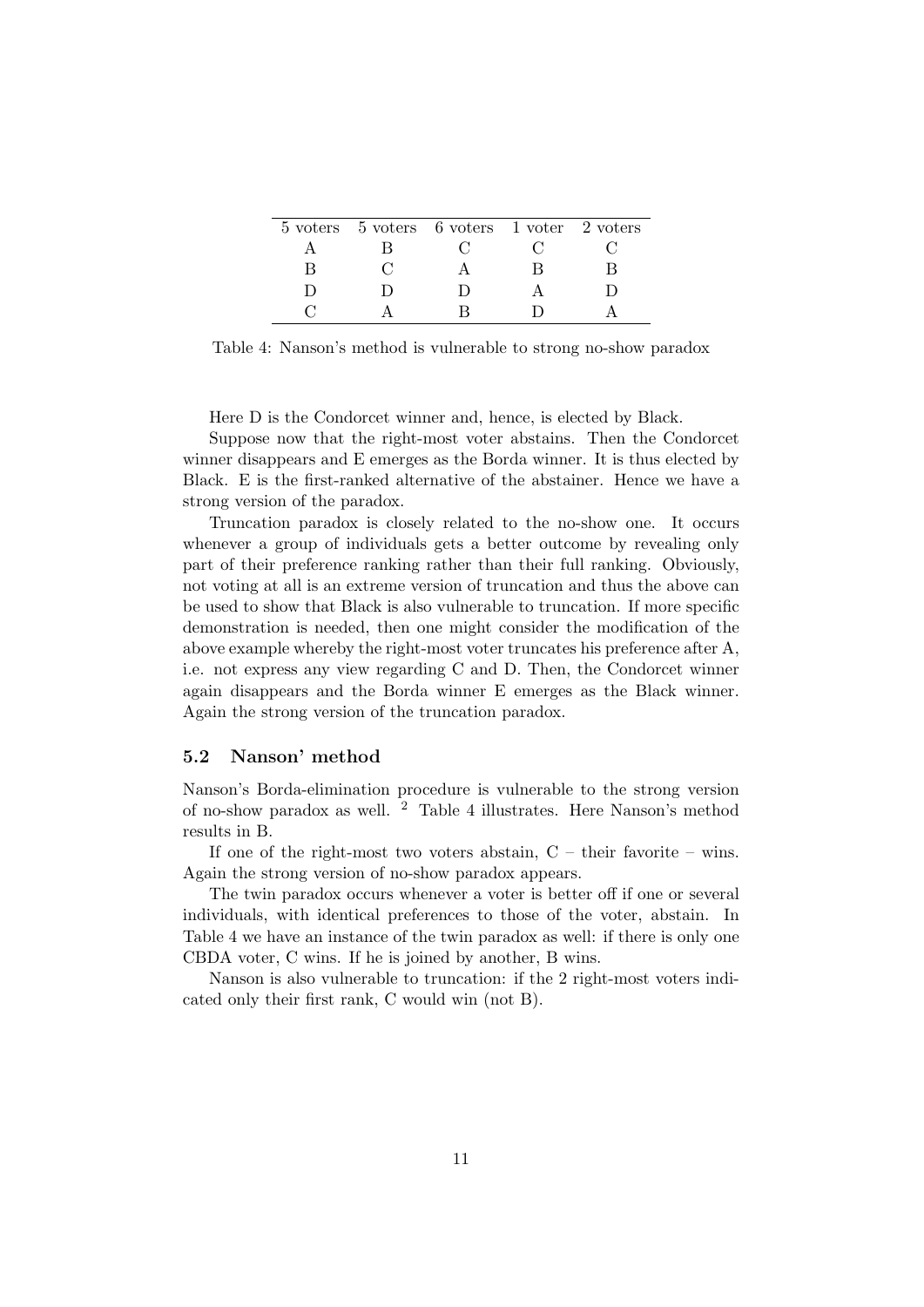|        |        | 42 voters 26 voters 21 voters 11 voters |    |
|--------|--------|-----------------------------------------|----|
|        |        | F.                                      | н. |
|        | н.     |                                         |    |
| $\cap$ | $\cap$ | R                                       |    |
|        | R      |                                         |    |
|        |        |                                         |    |

Table 5: Dodgson's method is vulnerable to no-show and twin paradoxes

|     | 1 voter 1 voter 1 voter |        |
|-----|-------------------------|--------|
|     | $\Box$                  | В      |
| В   | ( )                     | $\Box$ |
| Ð   |                         | . I    |
| . . | R                       |        |

Table 6: Schwartz's method violates Pareto condition

#### 5.3 Dodgson's method

In Table 5 A is closest to becoming the Condorcet winner, i.e. it is the Dodgson winner.

Now take 20 out of the 21 voter group out. Then B becomes the Condorcet and, thus, Dodgson winner. B is preferred to A by the abstainers, demonstrating vulnerability to the no-show paradox. Adding those 20 twins back to retrieve the original profile shows that Dodgson is also vulnerable to the twin paradox.

#### 5.4 Pareto violations, no-show and twin paradoxes of Schwartz

As will be recalled the Pareto condition states: if everybody strictly prefers x to y, then y is not chosen, unless x is also chosen. Schwartz's method violates this condition as shown in Table 6.

Table 6 exhibits a top cycle:  $A \succ B \succ D \succ C \succ A$ . Hence this is the choice set of Schwartz. Yet, C is Pareto dominated by D.

To find out whether Schwartz is vulnerable to the no-show paradox we have to make assumptions regarding the risk-posture of voters. If they are assumed to be risk-averse, then the following example demonstrates the vulnerability of Schwartz to both no-show and twin paradoxes.

<sup>&</sup>lt;sup>2</sup>This subsection is partly based on the author's correspondence with Dan S. Felsenthal on May 25, 2001.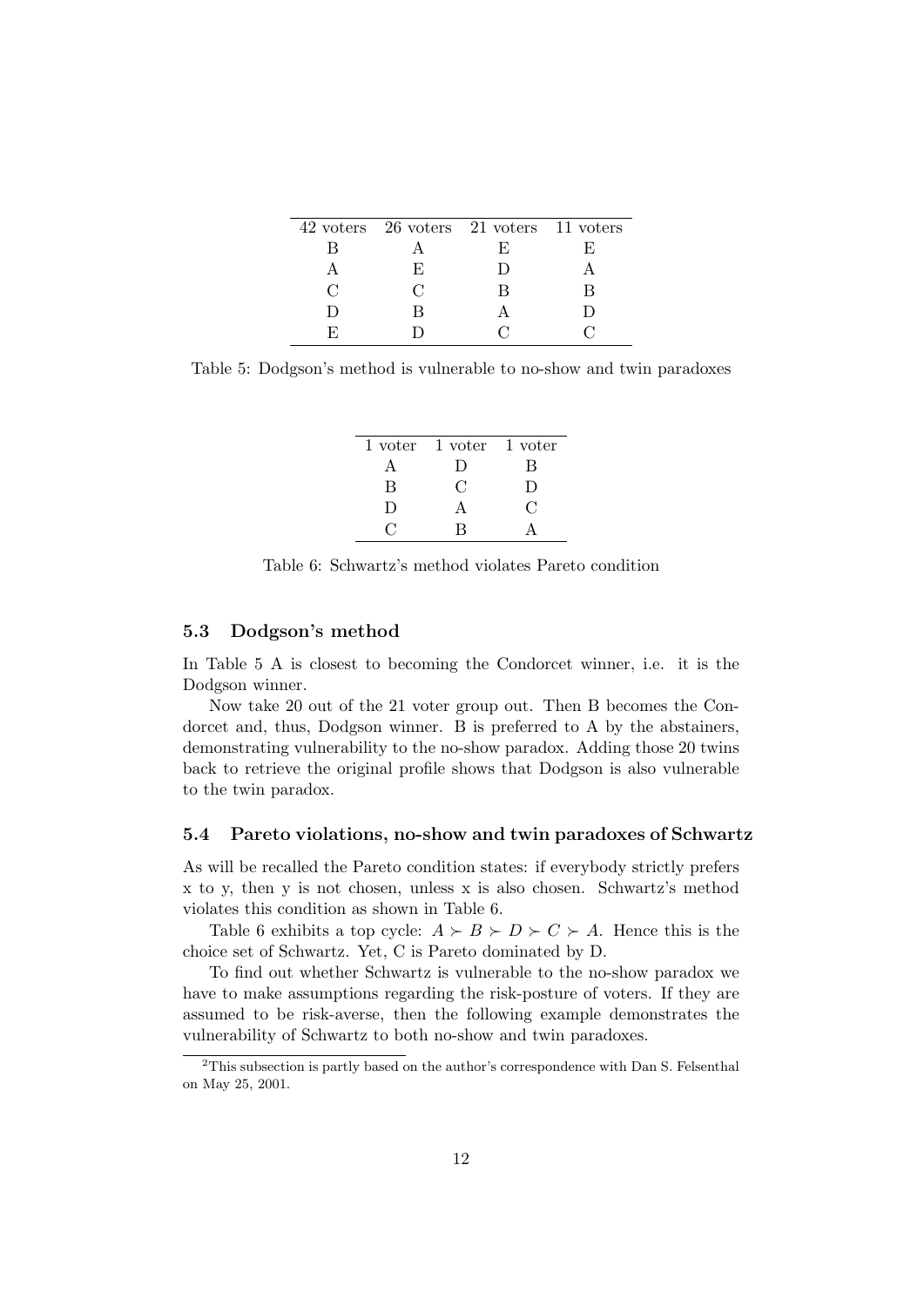|   | 23 voters 28 voters 49 voters |     |
|---|-------------------------------|-----|
|   | в                             | . . |
| R | ( :                           |     |
|   |                               |     |

Table 7: Schwartz's method is vulnerable to no-show and twin paradoxes if voters are risk-averse

|   | 23 voters 28 voters 49 voters |        |
|---|-------------------------------|--------|
|   | R                             | . .    |
| R | ( :                           | $\Box$ |
| Ð | Ð                             |        |
|   |                               |        |

Table 8: Schwartz's method and risk-neutral voters

In Table 7 the Schwartz choice set is  $A, B, C$ . With 4 voters from the BCA voters abstaining, C becomes the Condorcet – and thus Schwartz – winner. Starting from the 96-voter profile and adding BCA voters one by one, we can demonstrate the twin paradox.

In case of risk-neutral voters, we can demonstrate these paradoxes through the profile of Table 8:

Here the Schwartz (GOCHA) choice set is  $A, B, C, D$ . With 4 voters of the BCDA group abstaining, C again becomes the Condorcet winner and is thus elected. This shows the no show paradox. The twin paradox emerges when one starts with the 96-voter profile and adds BCDA voters one by one as above.

#### 5.5 Min-max rule

The min-max rule is also vulnerable to no-show, truncation and twins paradoxes. Table 9 illustrating this is an adaptation of Pérez (1995).

The outranking matrix of the Table 9 profile is in Table 10:

Thus, B is elected. However, with the 4 CABD voters abstaining, the outcome would be A. With only 1 CABD voter added to the 15-voter profile, A is still elected. If one then adds 3 "twins" of the CABD voter, one ends up with B being elected. Hence twins are not welcome. If those 4 voters reveal their first preference only, the minimum entry in B's row drops to 4 and C emerges as the winner. Hence the truncation paradox. This outcome assumes that winners are determined on the basis on minimum support in pairwise comparisons. If a voter does not reveal his/her preference between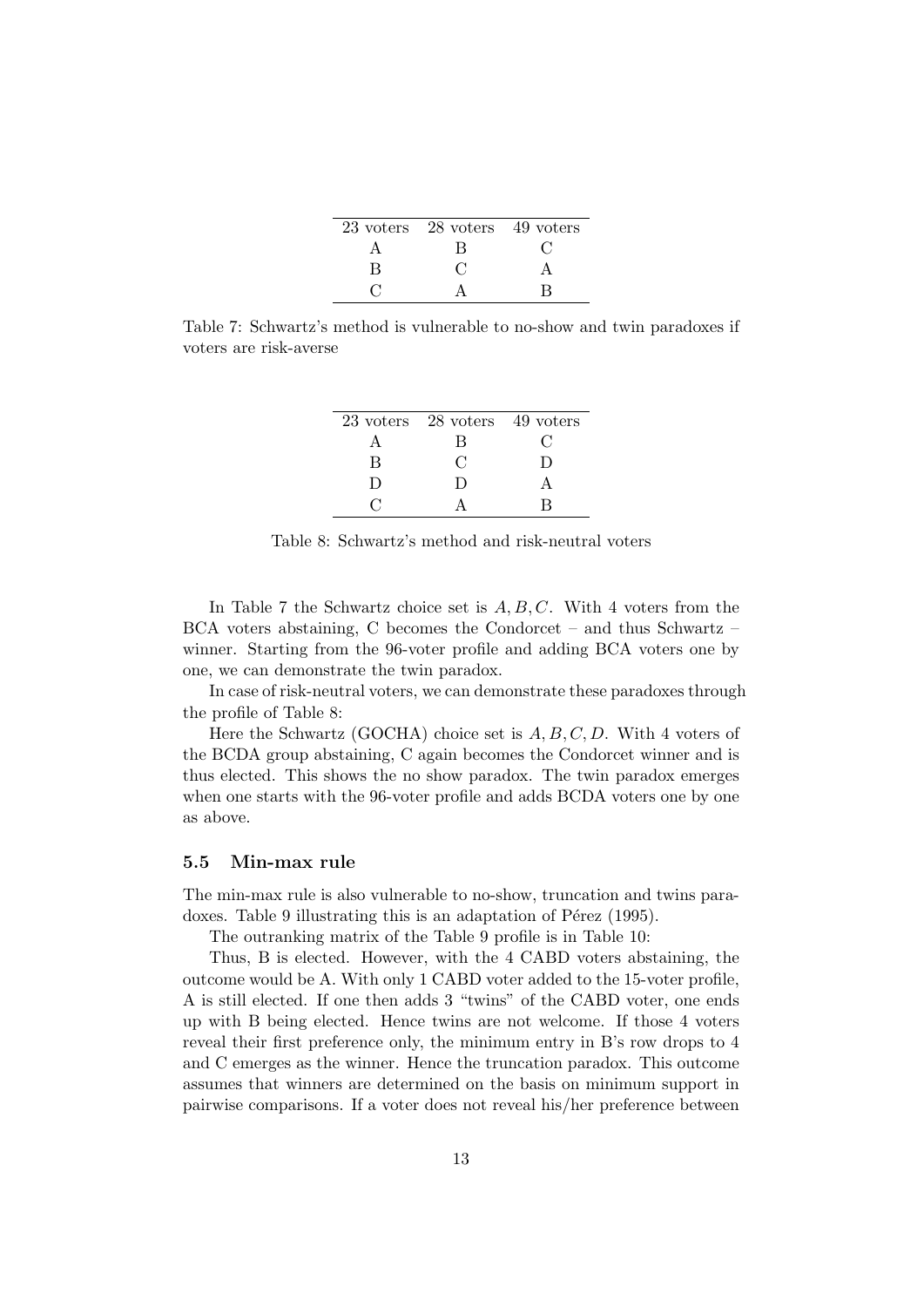|                |                | 5 voters 4 voters 3 voters 3 voters 4 voters |  |
|----------------|----------------|----------------------------------------------|--|
|                |                |                                              |  |
|                |                |                                              |  |
| $\mathfrak{g}$ | $\mathfrak{g}$ |                                              |  |
|                |                |                                              |  |

Table 9: Min-max method is vulnerable to no-show, truncation and twins paradoxes

|                  |    | B  | $\mathcal{C}$ | D  | row min |
|------------------|----|----|---------------|----|---------|
| Α                |    | 10 | 6             | 14 |         |
| $\boldsymbol{B}$ | 9  |    | 12            |    |         |
| $\overline{C}$   | 13 |    |               |    |         |
| $\Box$           | 5  | 11 | 11            |    |         |

Table 10: Outranking matrix of Table 9

x and y, he/she gives no votes to either one in the corresponding pairwise comparison. This is in line with Brams (1982) who first introduced the notion of preference truncation. Of course, other interpretations can be envisaged.

#### 5.6 Young fails on no-show and twin paradoxes

Young's method is a Condorcet extension that looks for the largest subset of voters which contains a Condorcet winner and elects the Condorcet winner of that subset of voters. Being a Condorcet extension, Young's rule is also vulnerable to no-show and twin paradoxes as illustrated by Table 11. The illustration is again inspired by and adapted from Pérez  $(2001)$  and Moulin (1988):

In this profile E is elected (needs only 12 removals). Add now 10 voters with ranking EDABC. This makes D the Condorcet winner. Hence, the 10 added voters are better of abstaining. Indeed we have an instance of the strong version of no-show paradox. Obviously, twins are not always welcome here.

#### 5.7 Kemeny fails on no-show and twin paradoxes

The example of subsection 5.5 is applicable here. In the 15-voter profile (the four left-most groups of voters), the Kemeny-ranking is DBCA. Now add 4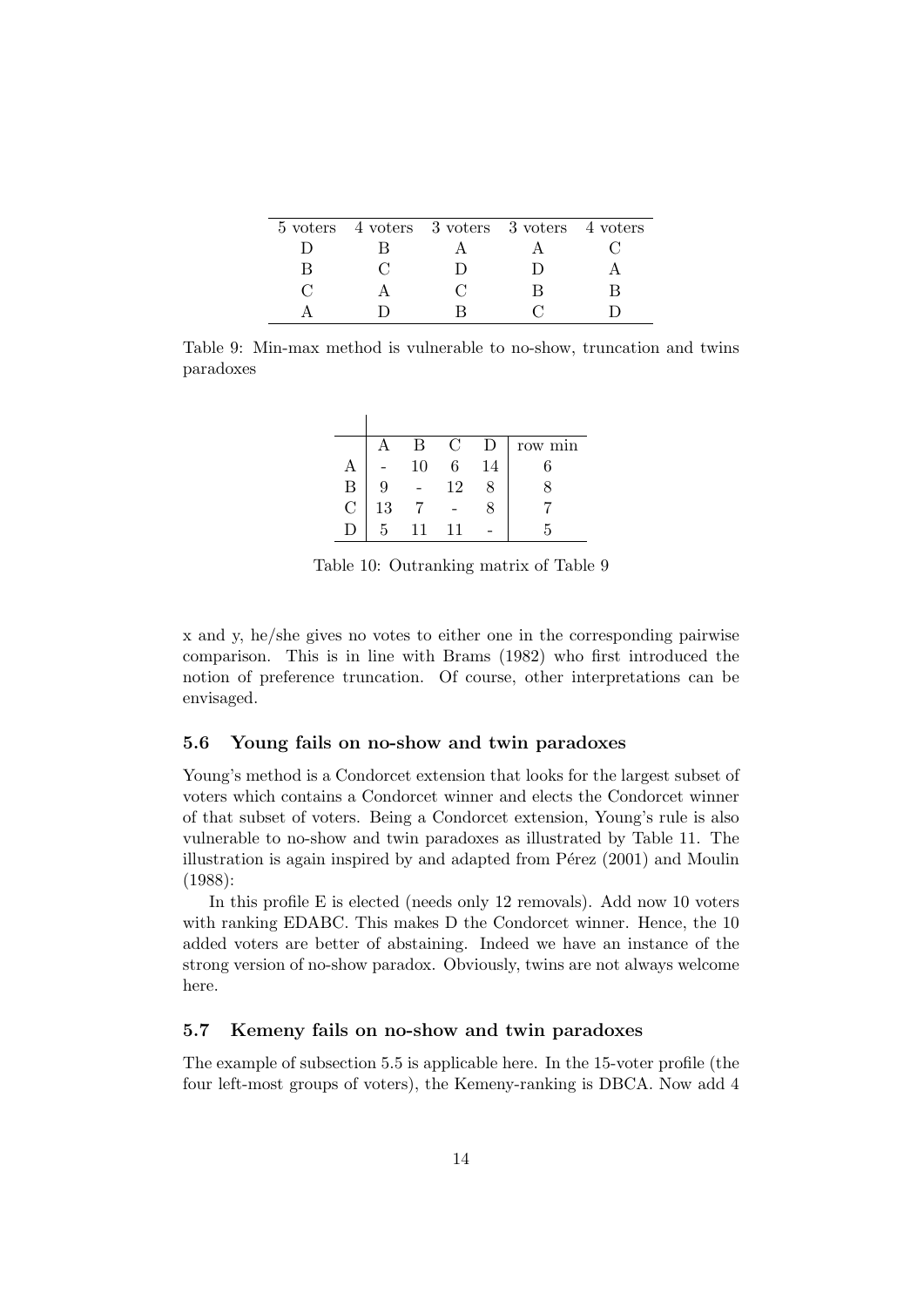|               | 11 10 10 2 2 2 1 1 |         |           |  |  |
|---------------|--------------------|---------|-----------|--|--|
|               | B E A E E C D A    |         |           |  |  |
|               | A C C C D B C B    |         |           |  |  |
|               | D B D D C A B D    |         |           |  |  |
|               | E D B B B D A E    |         |           |  |  |
| $\mathcal{C}$ |                    | $A \tF$ | A A E E C |  |  |

Table 11: Young's method is vulnerable to no-show and twin paradoxes

voters with DABC ranking. A now becomes the Condorcet and Kemeny winner. Hence these four voters are better off not voting.

The twin paradox occurs when we start with the 15-voter profile adding voters one by one until the winner changes from D to A. The last added voter is the unwelcome twin.

Counterexamples are, indeed, important in proving incompatibilities of of systems and criteria. However, they vary a great deal in terms of the underlying difficulty of constructing them. The above counterexamples dealing with the no-show paradox and Condorcet extension methods show that even though a general result – here due to Moulin and P $\acute{e}$ rez – is known, it is not necessarily straight-forward to find examples to illustrate the incompatibility. This suggests that perhaps the compatibility should be viewed as a matter of degree rather than a dichotomy. In fact we are here encountering the same problem as when discussing the relevance of simulation models: how often are problematic profiles likely to emerge? We just don't know, but if the difficulty of finding examples of some incompatibilities – e.g. between Young's method and invulnerability to the no-show paradox – is anything to go by, some of the problematic profiles occur only in very specific circumstances. Hence their practical relevance is limited.

### 6 Another look at behavioral assumptions

The bulk of social choice theory is based on the assumption that the individuals are endowed with complete and transitive preference relations over the alternatives. While there are good grounds for making this assumption, it is not difficult to construct examples where a reasonable individual might not satisfy it. Consider Table 12.

The Dictator of Universities (DU, so far a purely fictitious figure) ponders upon the evaluation of three universities A, B and C in terms of three criteria: (i) research output (scholarly publications), (ii) teaching output (degrees), (iii) external impact (expert assignments, media visibility, R& D projects, etc.). DU deems these criteria of roughly equal importance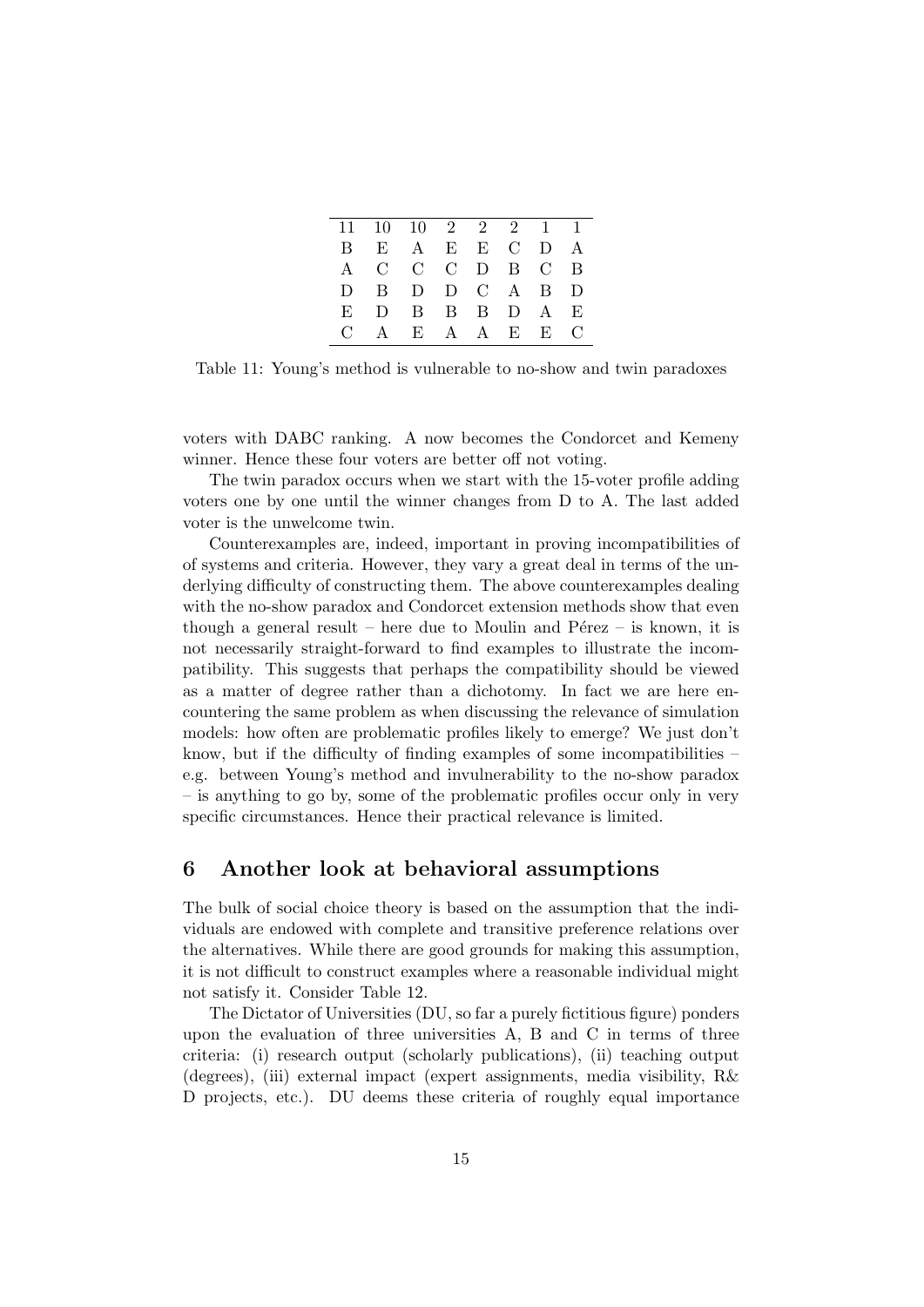| criterion (i) criterion (ii) criterion (iii) |  |
|----------------------------------------------|--|
|                                              |  |
|                                              |  |
|                                              |  |

Table 12: Performance of three universities on three criteria

in determining the future funding of the universities. His observations are summarized in Table 12.

Since the criteria are of roughly equal importance DU comes up with the following list of binary preferences:  $A \succ B \succ C \succ A \succ \ldots$  There is nothing unreasonable in this obviously intransitive preference relation. So, perhaps we should give some thought on alternative foundations of choice theory. There are basically two ways to proceed in searching for those foundations: (i) assume something less demanding, or (ii) something more demanding than preference rankings.

### 6.1 Asking for less than rankings

It is well-known that Arrow's focus on social welfare functions was eventually replaced by apparently less demanding concept of social choice function. In similar vein, one could replace the notion of complete and transitive individual preference relation with that of a choice function, i.e. a rule indicating for each subset of alternatives the set of best alternatives. In Arrovian spirit one could then look for plausible conditions on methods aggregating the individual choice functions into collective ones.

The following would seem plausible conditions on collective choices based on individual choice functions:

- citizen sovereignty: for any alternative  $x$ , there exists a set of individual choice function values so that  $x$  will be elected,
- choice-set monotonicity: if x is elected under some profile of individual choices, then x should also be elected if more individuals include x in their individual choices
- neutrality
- anonymity
- choice-set Pareto: if all individuals include  $x$  in their individual choice sets, then the aggregation rule includes  $x$  as well, and if no voter includes  $y$  in their individual choice set, then  $y$  is not included in the collective choice.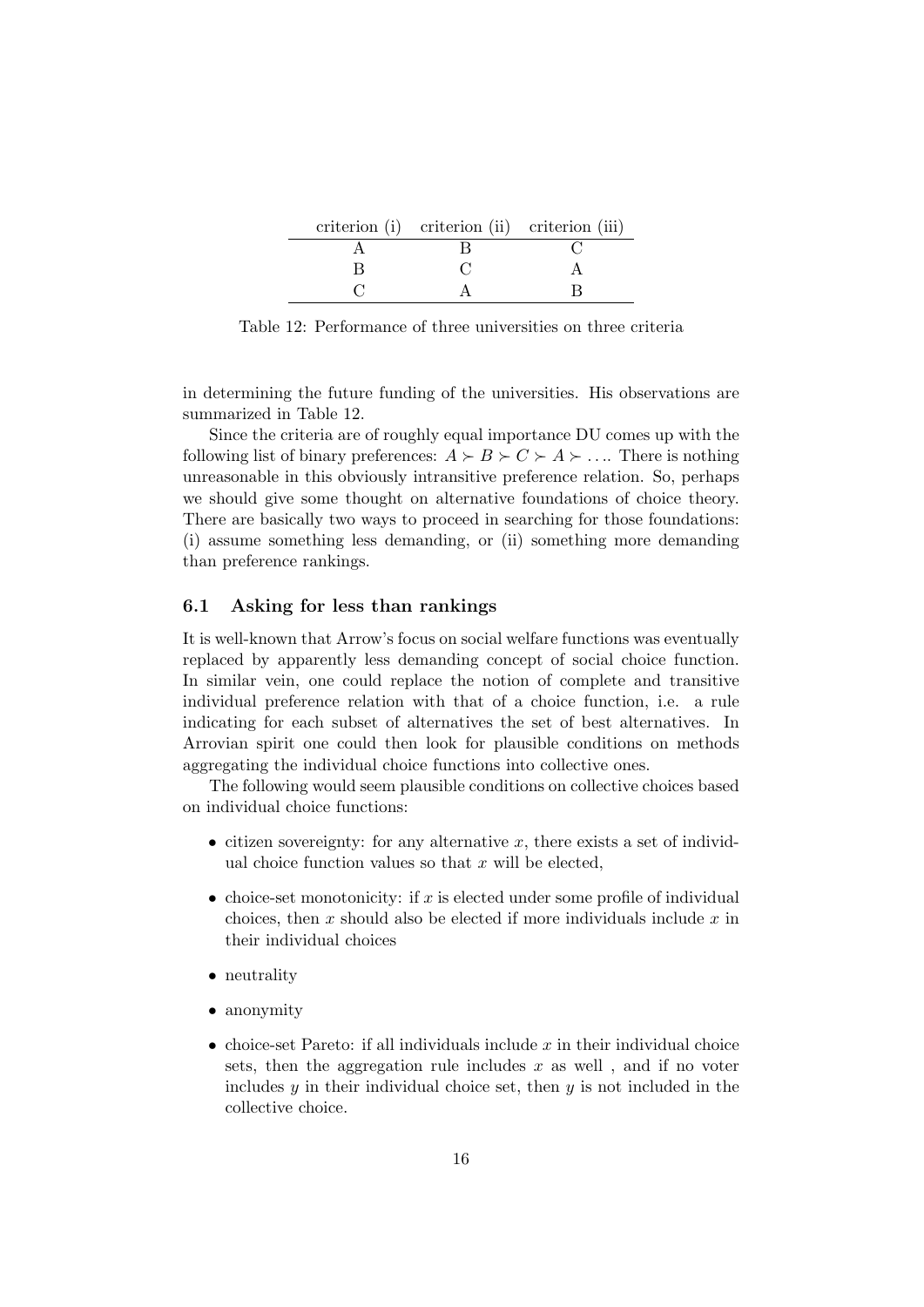| alt. set    | ind. choice sets |          |         | Rule 1  | Rule 2      |
|-------------|------------------|----------|---------|---------|-------------|
|             | ind.1            | ind. $2$ | ind. 3  |         |             |
| $\{x,y,z\}$ | $\{x\}$          | $\{z\}$  | $\{y\}$ | Ø       | ${x, y, z}$ |
| $\{x,y\}$   | $\{x\}$          | $\{x\}$  | $\{y\}$ | $\{x\}$ | $\{x\}$     |
| $\{x,z\}$   | $\{x\}$          | $\{z\}$  | $\{x\}$ | $\{x\}$ | $\{x\}$     |
| $\{y,z\}$   | $\{y\}$          | $\{z\}$  | $\{y\}$ | $\{y\}$ | $\{y\}$     |

Table 13: Two choice function aggregation rules

- Chernoff's condition: if an alternative is among winners in a large set of alternatives, it should also be among the winners in every subset it belongs to (Chernoff's postulate 4, Chernoff 1954, 429).
- Concordance: suppose that the winners in two subsets of alternatives have some common alternatives. Then the rule is concordant if these common alternatives are also among the winners in the union of the two subsets (Chernoff's postulate 10; Chernoff 1954, 432; Aizerman and Aleskerov 1995, 19-20).

Incompatibilities can also be encountered in this less demanding setting. To wit, consider two rules for making collective choices. Rule 1: whenever an alternative is included in the choice sets of a majority of voters, it will be elected. Rule 2 (plurality): whichever alternative is included in more numerous choice sets than the other alternatives, is elected. Table 13 presents an example of a three-member voting body pondering upon the choice from  ${x, y, z}$ . The individual choice sets as well as those resulting from the application of Rule 1 and Rule 2 are indicated (Aizerman and Aleskerov 1995, 237).

Concordance is not satisfied by Rule 1, since x is chosen from  $\{x, y\}$  and  ${x, z}$ , but not from  ${x, y, z}$ . Rule 2 fails on Chernoff since z is in the choice set from  $\{x, y, z\}$ , but not from  $\{x, z\}$ . It is also worth noticing that plurality (Rule 2), but not majority (Rule 1) fails on choice-set monotonicity.

Aggregating choice profiles instead of preference ones is in a way natural when one is dealing with collective choices rather than rankings. Yet, as we just saw, incompatibilities between various desiderata can be encountered here as well. Individual choice functions are less demanding than preference rankings. All one needs to assume regarding the underlying preference relations is completeness. A step towards more demanding ways of expressing preferences is individual preference tournament. Tournaments – it will be recalled – are complete and asymmetric relations. One could argue that when the individuals take different properties or aspects of choice options into account when forming their preference between different pairs of options, the satisfaction of completeness and asymmetry comes naturally. Yet, transi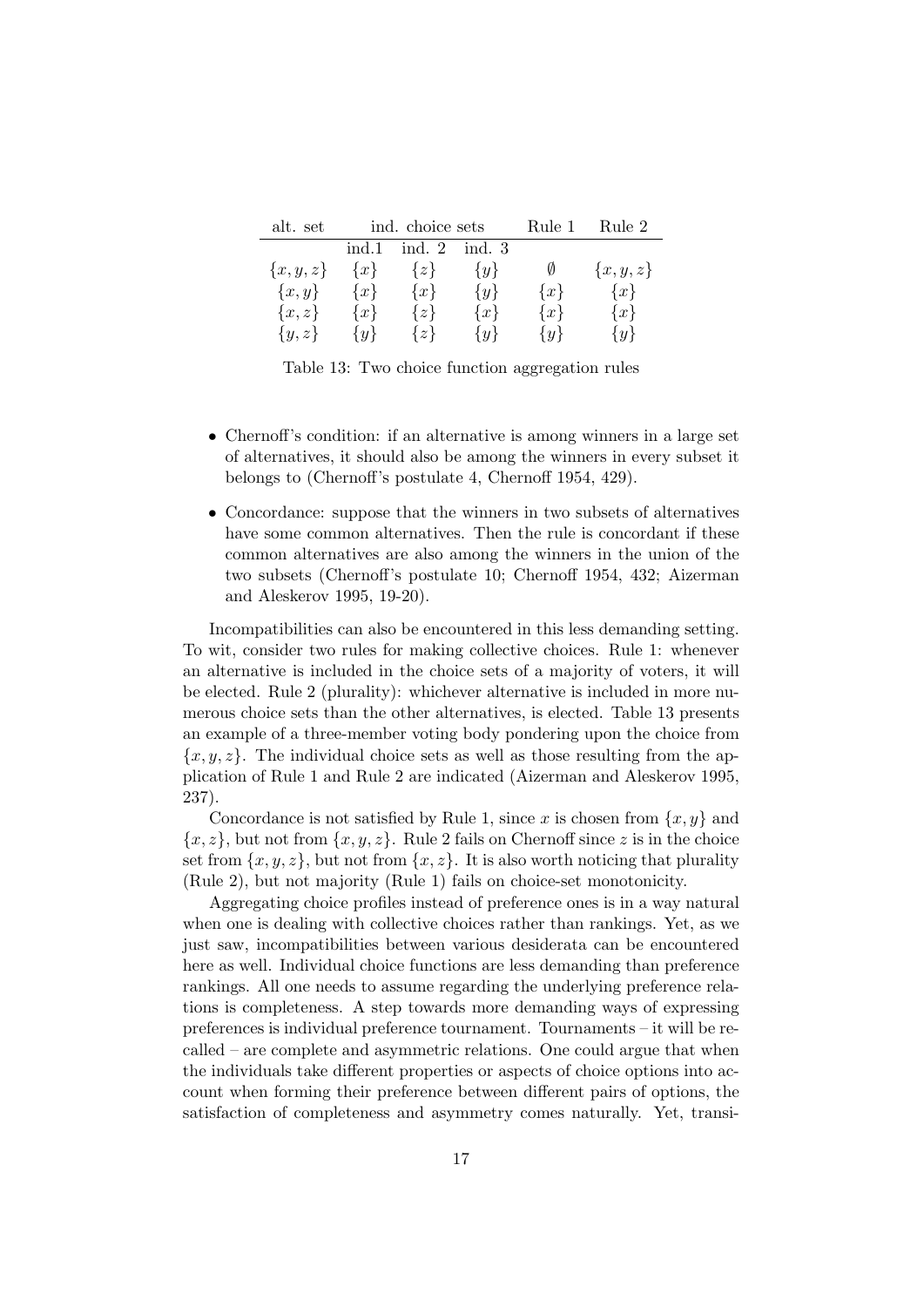tivity is less obvious. Tversky's (1969) experiments with choices involving pairs of risky prospects illustrate this.

Now, if tournaments instead of rankings or choice functions are taken as proper descriptions of individual opinions, we have readily at hand several solution concepts, to wit, the uncovered set, top cycle set, Copeland winners, the Banks set (Banks 1985; Miller 1995; Moulin 1986). Typically these specify large subsets of alternatives as winners and are, thus, relatively unhelpful in settings where single winners are sought. There are basically two ways of utilizing individual tournament matrices in making collective decisions:

- 1. Given the individual  $k \times k$  tournaments, construct the corresponding collective one of the same dimension by inserting 1 to position  $(i, j)$ if more than  $n/2$  individual have 1 in the  $(i, j)$  position. Otherwise, insert 0 to this position. The row sums then indicate the Copeland scores. Rows with sum equal to zero correspond to Condorcet losers, those with sums equal to  $k - 1$  Condorcet winners. Uncovered and Bank's sets can be computed as well (the latter, though, is computationally hard). Also Dodgson scores can determined.
- 2. Construct the collective opinion matrix as an outranking matrix where the entry in the  $(i, j)$  position equals the number of individuals with 1 in the  $(i, j)$  position. The row sums then indicate the "Borda scores". Max-min scores can also be determined.

So, the concepts of preference aggregation can be re-invoked in tournament aggregation.

#### 6.2 Asking for more than rankings

Another way of responding to social choice incompatibilities is to start from more, rather than less, demanding notions than individual preference rankings. In fact, this response has a firm foundation in the classic utility theory. Over the past decade it has been reiterated by several authors. To quote one of them (Hillinger 2004):

... a new 'paradox of voting': It is theorists' fixation on a context dependent and ordinal preference scale; the most primitive scale imaginable and the mother of all paradoxes.

The step from complete and transitive preference relations to utility functions representing these functions is short, in fact, in the finite alternative sets nonexistent. Given the preference relations one can eo ipso construct the corresponding utility functions. These might then be used in preference aggregation. Since the cardinal utilities thereby obtained are unique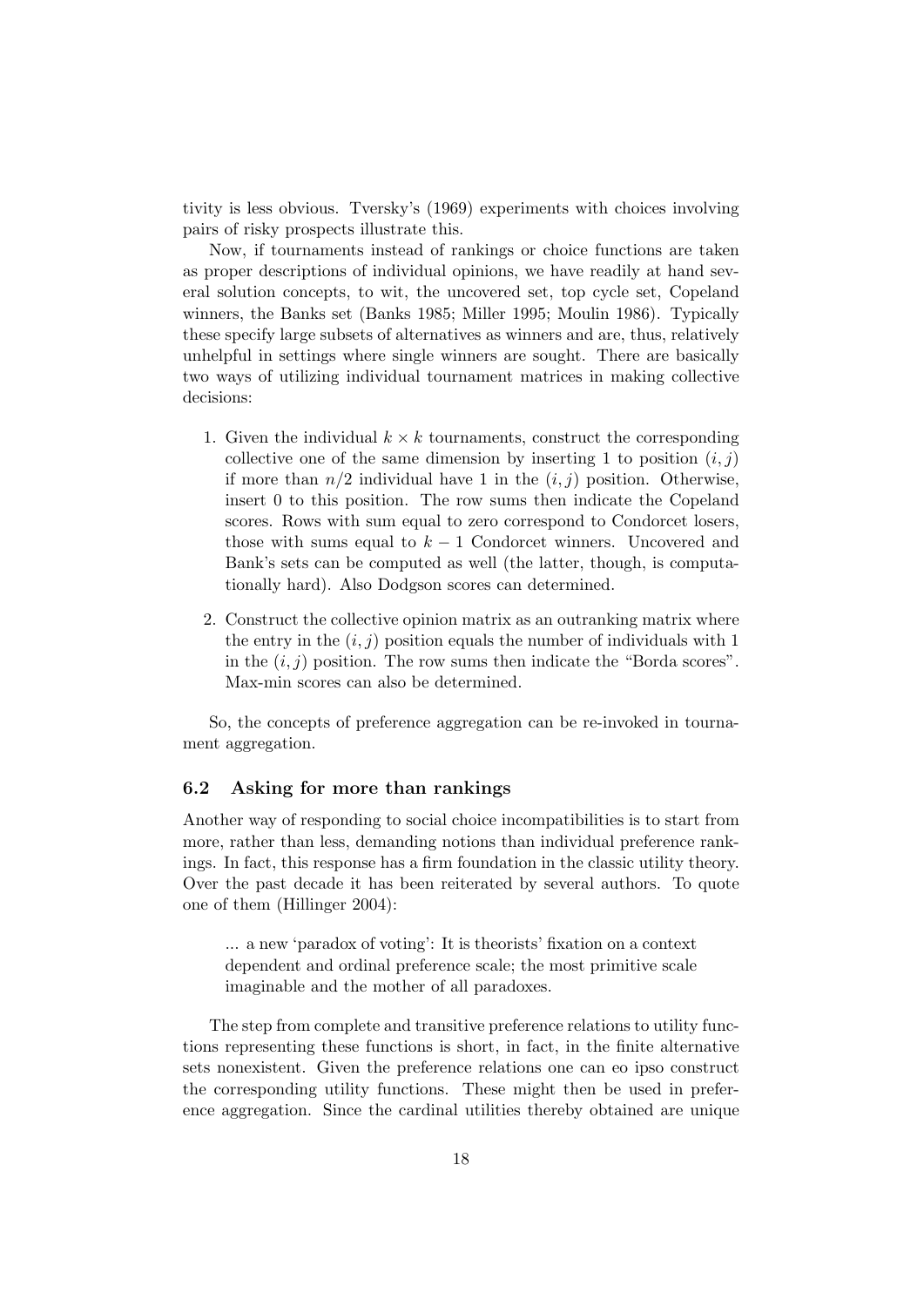up to affine transformations, one can transform all utility functions into the same scale by range of values assigned to each alternative. The utility values can, then, be used in defining social choice functions in many ways. Hillinger (2004) suggests the following. Let  $P_i$  be a strict preference relation of voter i and let  $P_i$  assign the set of candidates into disjoint subsets  $A_1, \ldots, A_K, K \geq 1$  such that the voter is indifferent between candidates in the same subset and strictly prefers  $a_i \in A_i$  to candidate  $a_i \in A_j$ iff  $i > j.K$  is given independently of the number of candidates. For a given  $K$ , the voter is asked to assign to each candidate one of the numbers  $x_0, x_0 + 1, \ldots, x_0 + K - 1$ . The utilitarian voting winner is the alternative with the largest arithmetic mean or sum of assigned numbers.

This method simply sums up the scores – or utilities expressed in the  $[x_0, x_0+k-1]$  interval – to determine the winning candidate or ranking of the candidates. Now this method has many names. Riker (1982) calls it Bentham's method, Hillinger the utilitarian or evaluative voting and Warren D. Smith the range voting. It is worth pointing out that the cumulative voting method whereby each voter can freely allocate a fixed stock of votes to various candidates, is not equivalent to utilitarian voting, although somewhat similar in spirit to the latter.

The just mentioned methods invoke a new criterion of performance: the maximization of collective utility. What is then maximized is the sum of utilities assigned to an alternative by all voters. Summation is, of course, just one possible way of handling the utilities. In addition to various nonanonymous (weighted) methods of summation, one could also maximize the product of the utility values. Riker calls this Nash's method with an obvious reference to the Nash product in bargaining theory.

The most recent entrant in the class of systems dealt with in this subsection is majoritarian judgment introduced and elaborated by Balinski and Laraki (2007). It works as follows:

- 1. each voter gives each candidate an ordinal grade (e.g. poor, medium, good, excellent)
- 2. the median grade of each candidate is determined
- 3. the winner is the candidate with the highest median grade
- 4. a specific tie-breaking rule is defined

Felsenthal and Machover (2008) have given an evaluation of the majoritarian judgment in terms of criteria applied in the ordinal social choice framework. The result is a typical mixture of good and bad showings. To summarize their evaluation: the majoritarian judgment does satisfy the Chernoff property, it is monotonic and is immune to cloning. These are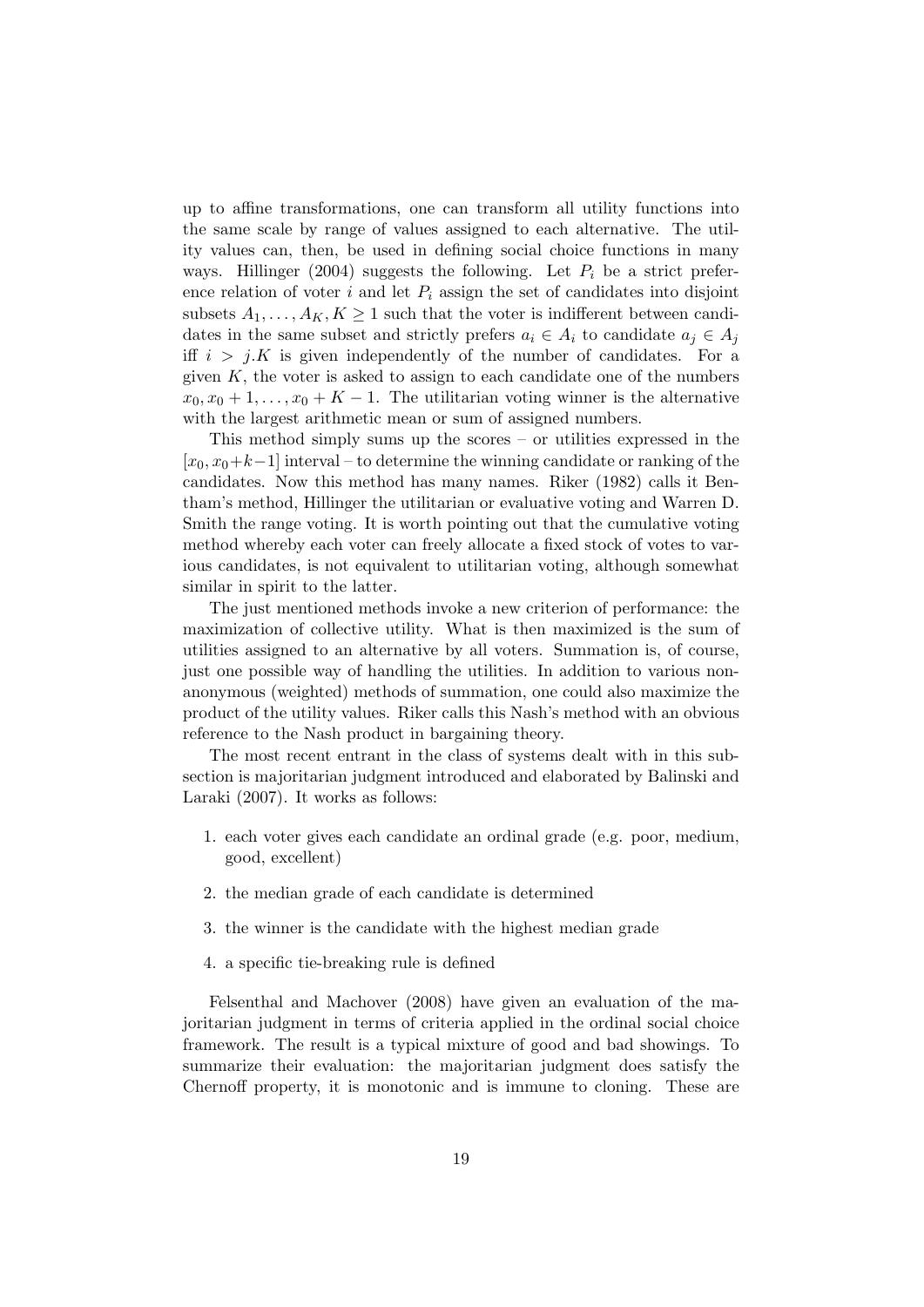undoubtedly desirable properties. In contrast to these, the system is inconsistent, vulnerable to the no-show paradox and may result in a Condorcet loser.

The evaluation shows that the ordinal choice theory criteria can be applied to voting systems that utilize richer information about voter opinions than just the ranking of candidates. However, one could ask whether the evaluation based solely on criteria borrowed from the ranking environment misses something relevant, viz. that the systems are devised to attain goals (such as maximizing social welfare) that cannot be expressed in terms of ordinal concepts only. If this is the case, then at least some of the evaluation criteria should be specific to systems based on aggregating cardinal utilities. For example a person resorting to utilitarian voting might not be at all interested if the method fails on Condorcet winner criterion as long as it maximizes the sum of expressed utilities. Much work remains to be done in devising non-trivial criteria for such more specific evaluations. Until they have been invented, the best we can do is to proceed in the manner suggested by Felsenthal and Machover.

# 7 Concluding remarks

The most significant results of social choice theory pertain to compatibilities of various choice desiderata. Some of these take the form of proving the incompatibility of various properties of choice rules, others do the same for specific choice rules and voting procedures. The choice of the best rule is complicated by the sheer number of desiderata that one intuitively would like to see fulfilled, but even within relatively small subsets of important choice criteria one typically finds no procedure that would satisfy them all. Even dominance relations between procedures are uncommon. Since the procedures are intended for use in future collective decision making contexts, their success in avoiding anomalies of paradoxes is highly contingent upon encountering problematic preference profiles. Probability models and simulations have often been resorted to in order to obtain estimates about the theoretical frequencies of problematic profiles. This approach can be complemented by another one focusing on the difficulty of finding counterexamples showing various incompatibilities. Arguably it is only by looking at the structure or details of the problematic profiles that one can obtain information about their likelihood in practice. In the preceding we have also briefly touched upon alternative foundations of choice theory. Some of them require more information from the individuals, others less than the ordinal ranking approach. Setting up useful criteria for analyzing systems aggregating this new type of information is still largely to be done.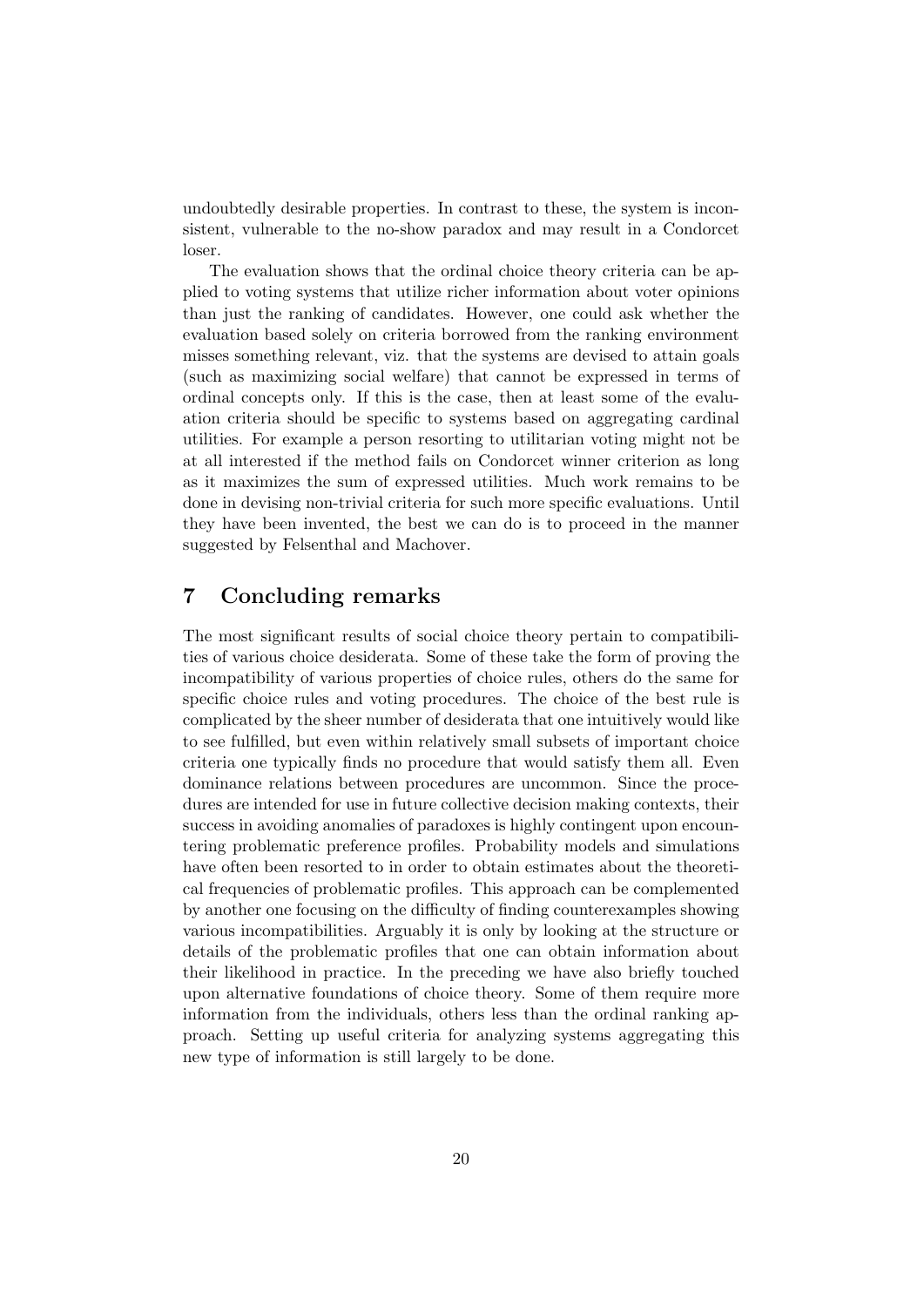### References

- Aizerman, M. and Aleskerov, F. (1995) Theory of Choice. Amsterdam. North-Holland.
- Balinski, M. and Laraki, R. (2007) A theory of measuring, electing and ranking. Proceedings of the National Academy of Sciences 104: 8720- 8725.
- Banks, J. (1985) Sophisticated voting outcomes and agenda control. Social Choice and Welfare 1: 295-306.
- Brams, S. J. (1982) The AMS nomination procedure is vulnerable to 'truncation of preferences'. Notices of the American Mathematical Society 29 : 136-138.
- Campbell, D. and Kelly, J. (2002) Nonmonotonicity does not imply the no-show paradox. Social Choice and Welfare 19: 513-515.
- Chernoff, H. (1954) Rational selection of decision functions. Econometrica 22: 422-443.
- Felsenthal, D. S. (2010) Review of paradoxes afflicting various voting procedures where one out of m candidates  $(m \geq 2)$  must be elected. Prepared for presentation in a symposium and workshop on Assessing Alternative Voting Procedures, Chateau du Baffy, Normandy, France, 30 July – 2 August, 2010.
- Felsenthal, D. and Machover, M. (2008) The majority judgment voting procedure: a critical evaluation. Homo Oeconomicus 25: 319-334.
- Fishburn, P. C. (1977) Condorcet social choice functions. SIAM Journal on Applied Mathematics 33: 469-489.
- Gehrlein, W. V. (1997) Condorcet's paradox and the Condorcet efficiency of voting rules. Mathematica Japonica 45: 173-199.
- Gehrlein, W. V. (2002) Condorcet's paradox and the likelihood of it occurrence: Different perspectives on balanced preferences. Theory and Decision 52: 171-199.
- Gehrlein, W. V. (2006) Condorcet's Paradox. Berlin-Heidelberg-New York: Springer Verlag.
- Gehrlein, V. W. and Fishburn, P.C. (1978) Probabilities of election outcomes for large electorates. Journal of Economic Theory 19: 38-49.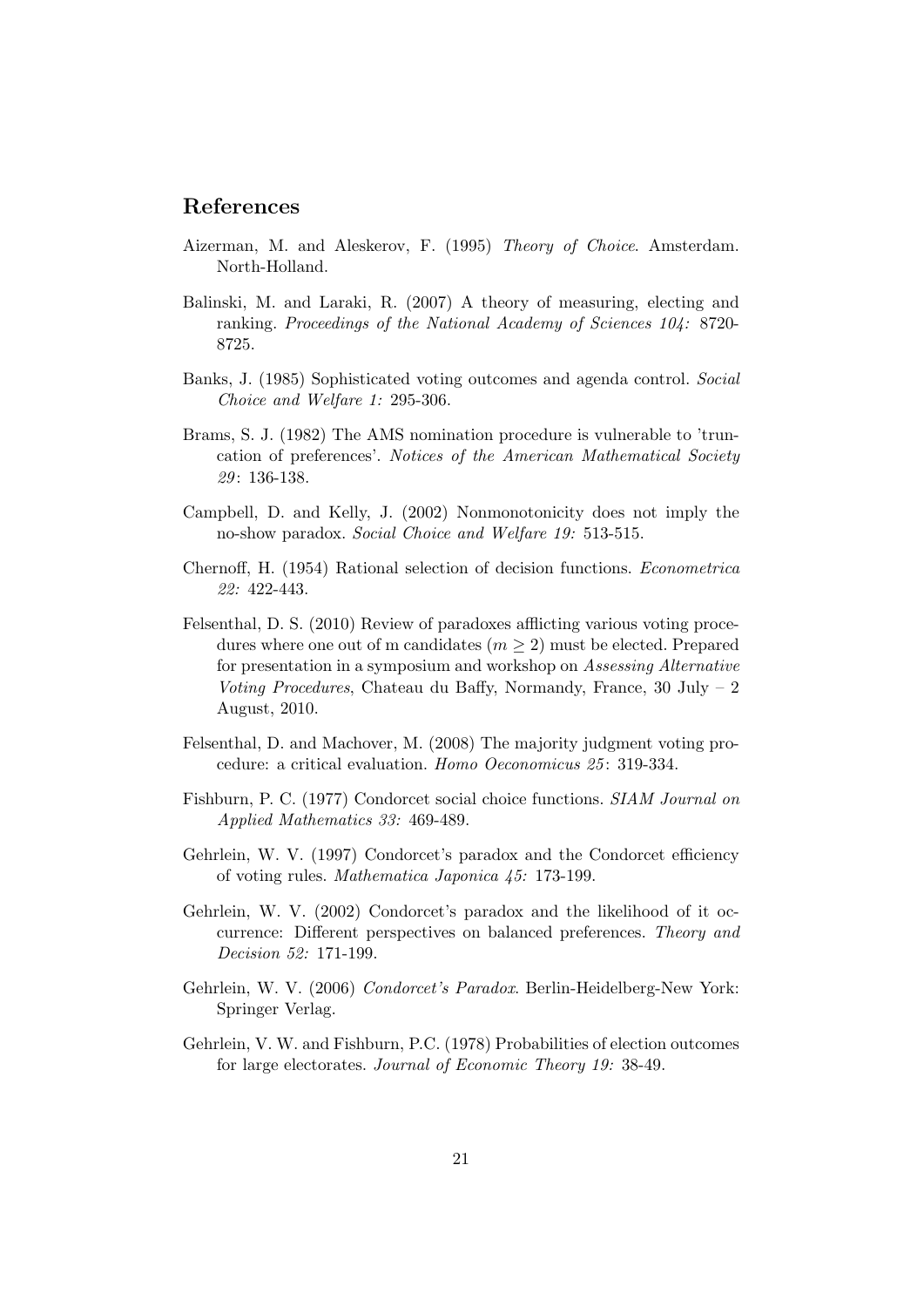- Gehrlein, V. W. and Lepelley, D. (2004) Probability calculations in voting theory. In: Wiberg, M. (ed.) Reasoned Choices. Helsinki: The Finnish Political Science Association.
- Hillinger, C. (2005) The case for utilitarian voting. Homo Oeconomicus 22: 295-321.
- Klahr, D. (1966) A computer simulation of the paradox of voting. American Political Science Review 60: 384-390.
- Lagerspetz, E. (2004) Evaluating voting systems. In M. Wiberg, ed., Reasoned Choices. Helsinki: The Finnish Political Science Association.
- Lepelley, D. (1993) On the probability of electing the Condorcet loser. Mathematical Social Sciences 25: 105-116.
- Mackie, G. (2003) Democracy Defended. Cambridge: Cambridge University Press.
- McLean, I. and Urken, A. B. (eds) (1995), Classics of Social Choice. Ann Arbor: The University of Michigan Press.
- Merlin, V., Tataru, M. and Valognes, F. (2000) On the probability that all decision rules select the same winner. Journal of Mathematical Economics 33: 183-207.
- Merrill, S. (1984) A comparison of efficiency of multicandidate electoral systems. American Journal of Political Science 28: 23-48.
- Merrill, S. (1988) Making Multicandidate Elections More Democratic. Princeton: Princeton University Press.
- Miller, N. (1995) Committees, Agendas, and Voting. Chur: Harwood.
- Moulin, H. (1986) Choosing from a tournament. Social Choice and Welfare 3: 271-291.
- Moulin, H. (1988) Condorcet's principle implies the no show paradox. Journal of Economic Theory 45: 53-64.
- Niemi, R. and Riker, W. (1976) The choice of voting systems. Scientific American 234: 21-27.
- Niemi, R. G. and Weisberg, H. F., eds. (1972) Probability Models of Collective Decision Making. Columbus: Charles E. Merrill.
- Nurmi, H. (1984) Social choice theory and democracy. European Journal of Political Research 12: 325-333.